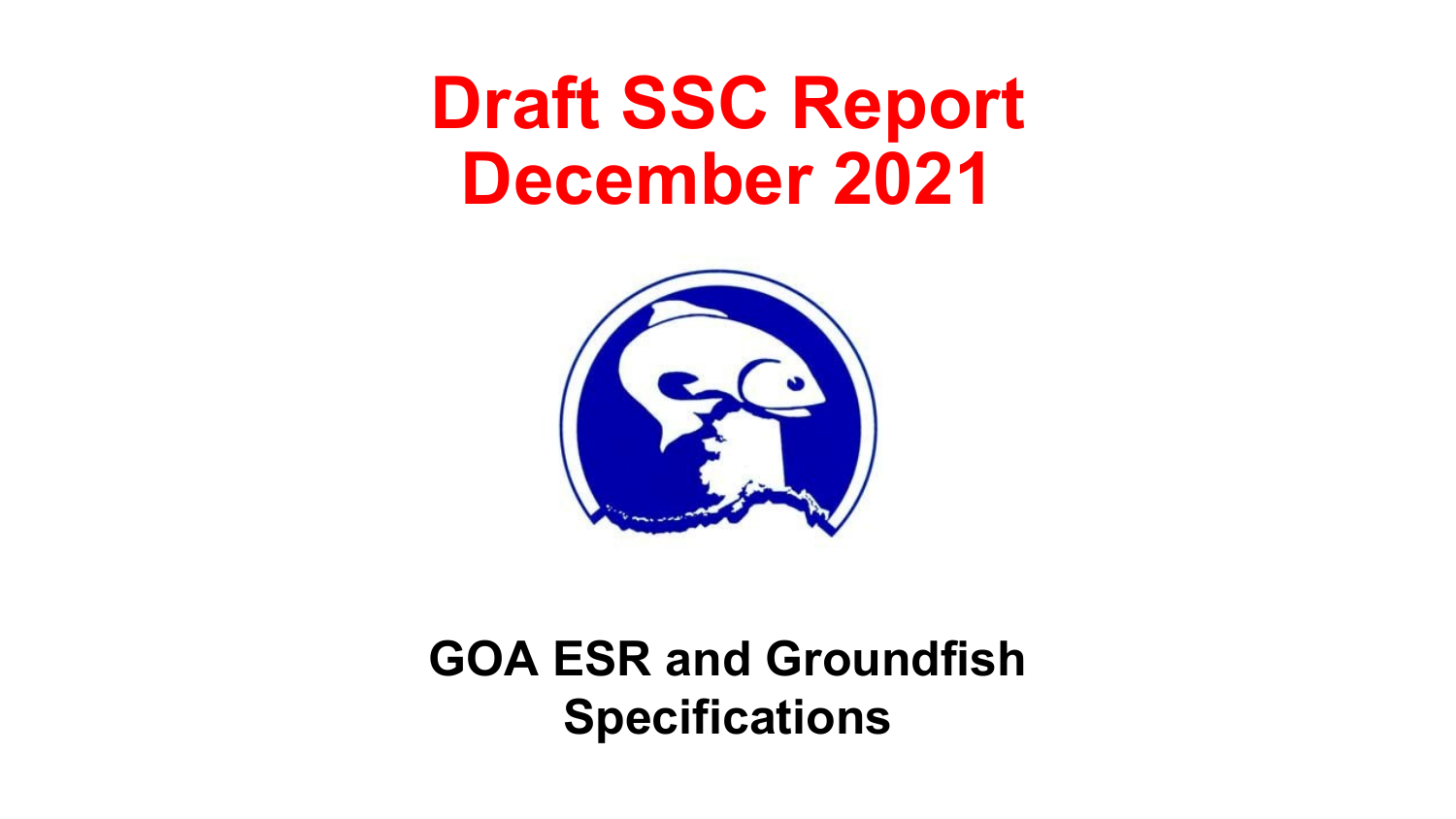# C4 Gulf of Alaska Ecosystem Status Report (1 of 8)

#### **Noteworthy Topics**

- There was a mid-July die-off of kittiwakes and gulls on Middleton Island. Tests for avian influenza and products of harmful algal blooms (saxitoxin and domoic acid) were negative, but tests for *Clostridia botulinum* and botulism toxin type C were positive. It is likely, but not yet confirmed, that these birds ingested Clostridia organisms while bathing in a small freshwater pond on Middleton Island.
- Observations of four unique North Pacific Right Whales along the shelf southeast of Kodiak Island (Albatross Bank, with two near Barnabas Trough, and two near the Trinity Islands).
- The SSC *recommends* that the GOA fishing fleets be made aware of where these whales were sighted and requested to do their best to avoid harming them.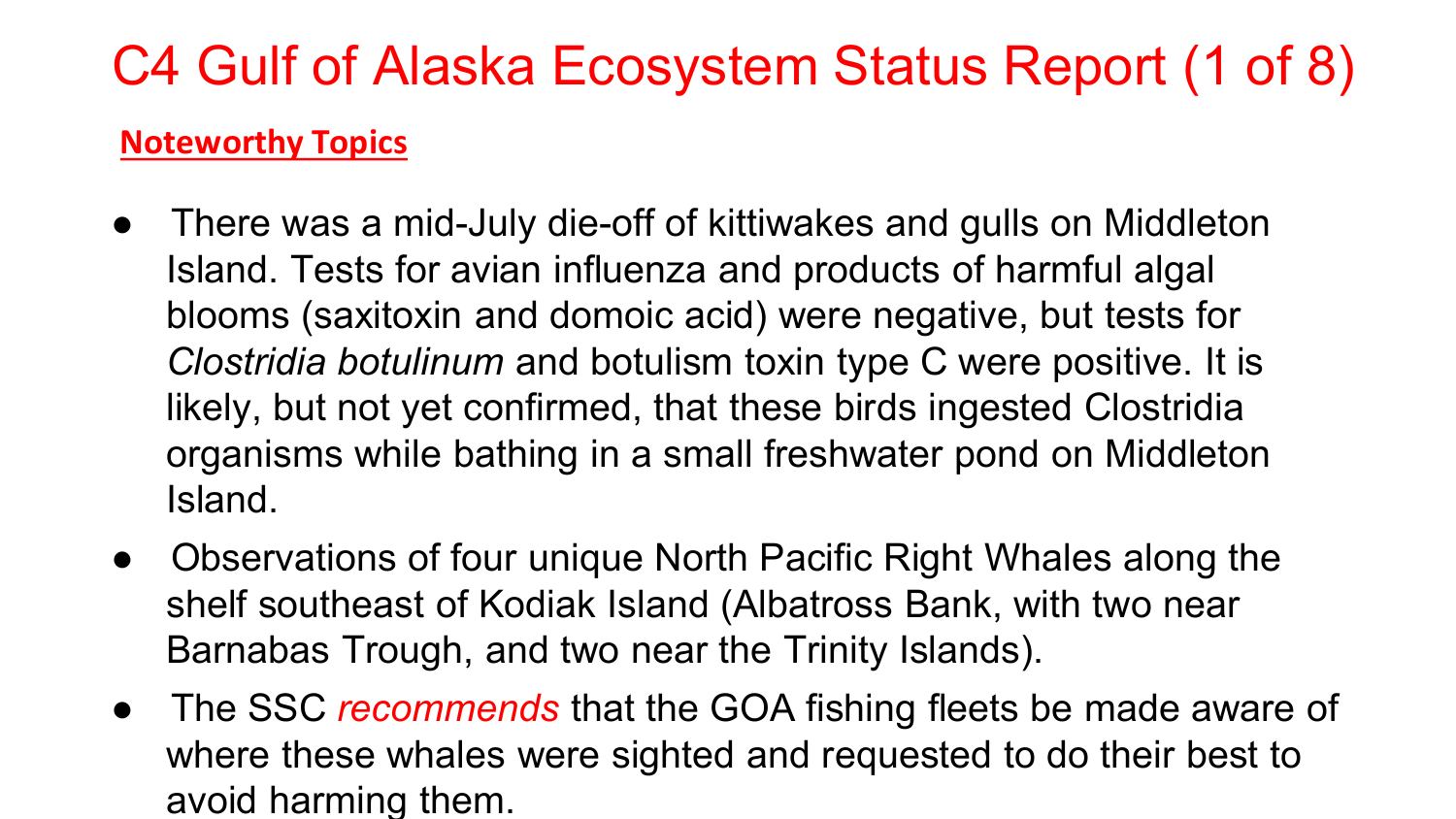# C4 Gulf of Alaska Ecosystem Status Report (2 of 8)

#### **Noteworthy Topics (cont.)**

- ●Key metrics of stability in the groundfish community, including high total biomass, low average biomass, variability over time, high species richness and diversity, and stable (eastern GOA) or slightly increasing (western GOA) mean length and lifespan of groundfish, point to overall high stability and resilience in the GOA (represented by species regularly caught by the AFSC bottom trawl survey).
- The SSC *notes* that while this is a promising key message of stability for groundfish (in bottom trawl) to perturbations, it will be important to keep in mind the overall stability/resilience of the ecosystem.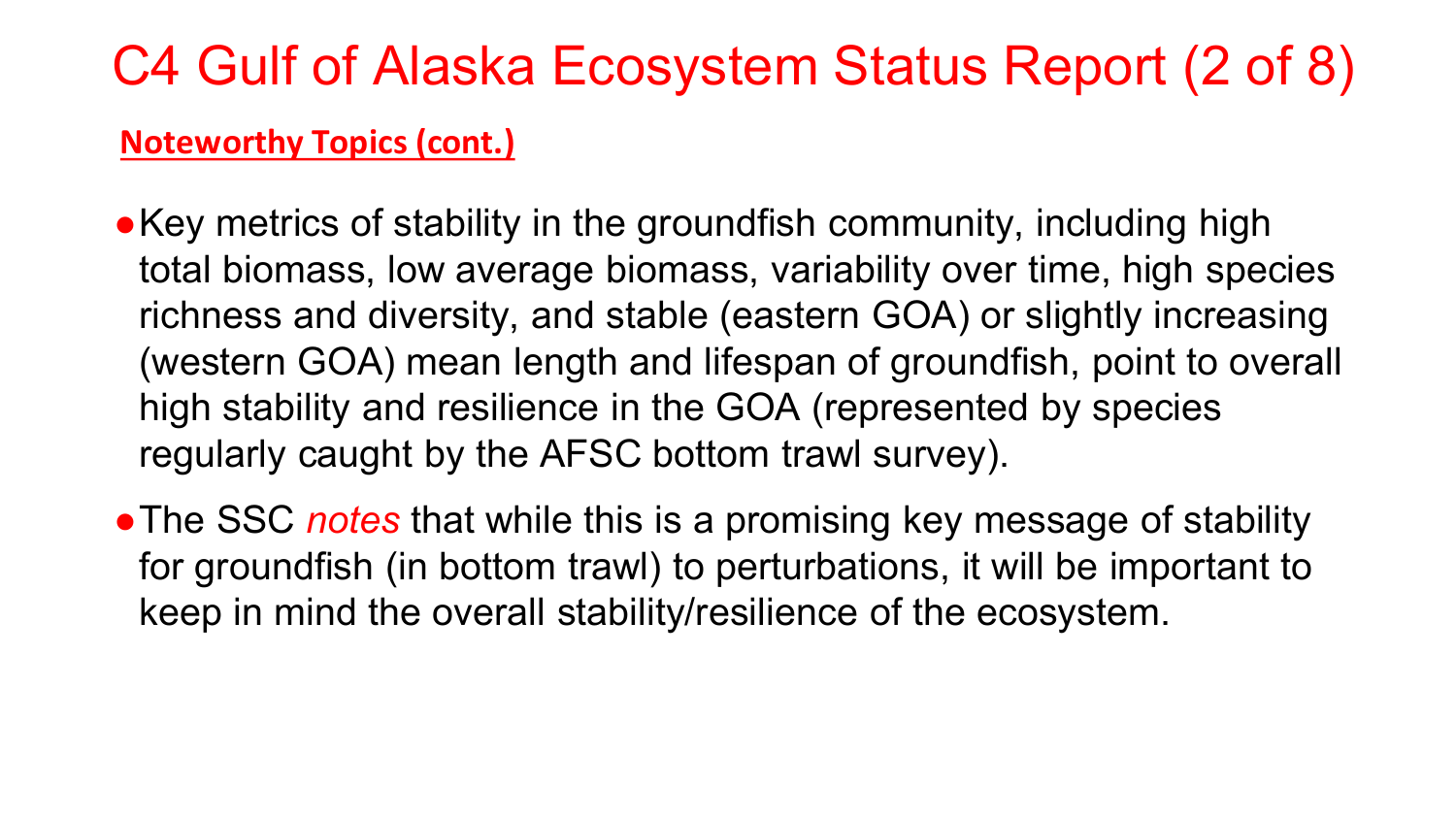# C4 Gulf of Alaska Ecosystem Status Report (3 of 8)

#### **Western GOA Synthesis - Climate**

- Ocean temperatures cooled in both winter 2020-2021 and summer 2021
	- Cooling occurred both in the surface and at depth
- Westerly winds in spring and summer 2021 created upwellingfavorable condition
- Strong, persistent eddies were present at the shelf edge near Seward and Kodiak
- Downwelling favorable winds in Shelikoff Strait likely aided the retention of pollock larvae
- In sum, it appears that the western GOA physical system is returning to a more normal state after the heatwaves of 2014-2016 and 2019.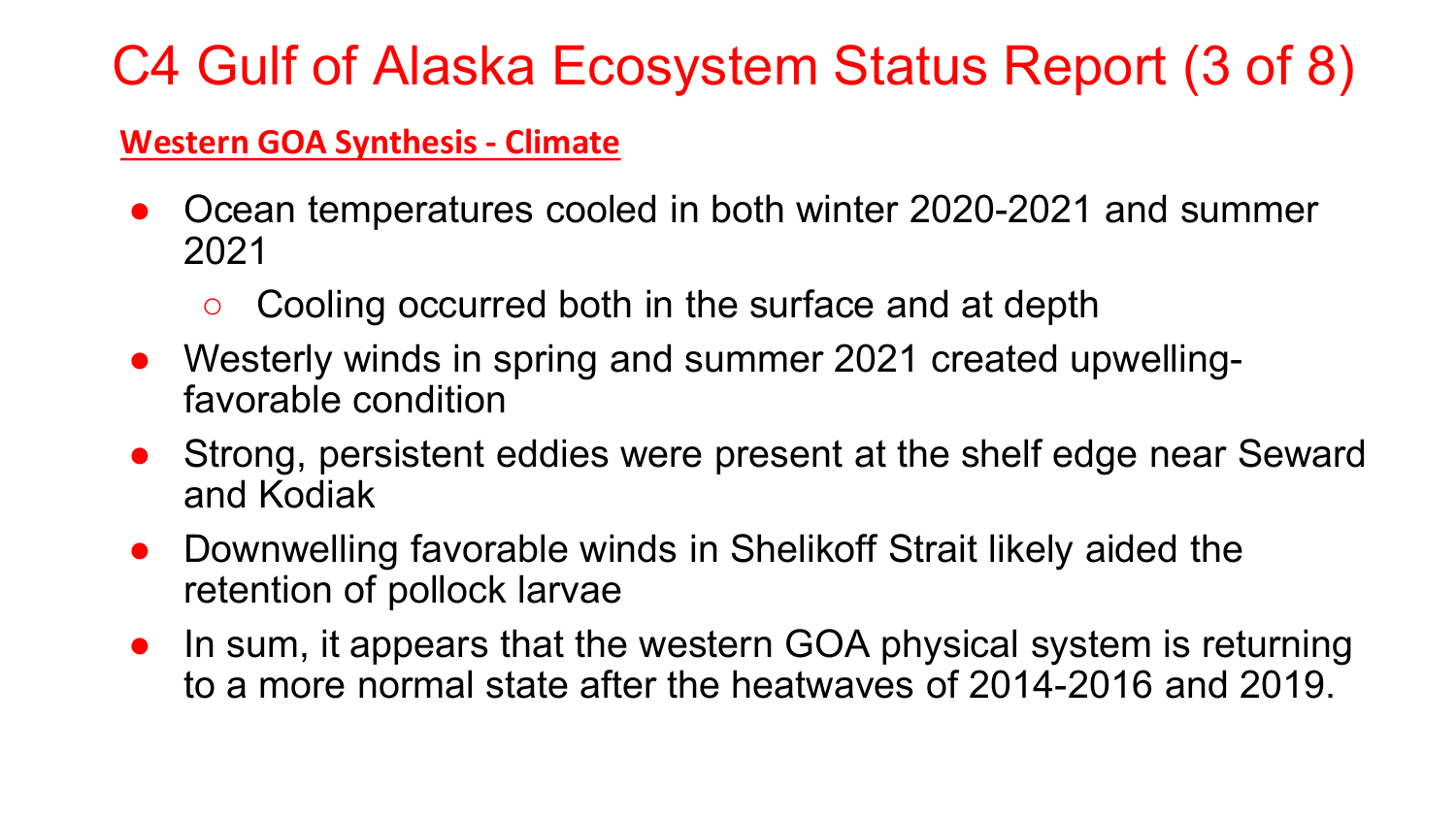## C4 Gulf of Alaska Ecosystem Status Report (4 of 8)

#### **Western GOA Synthesis - Biology**

- Spring phytoplankton bloom early, but biomass was below average
- Around Kodiak Is. Large copepods were in low abundance- more characteristic of warm conditions
- The abundance of large copepods was average to above average in the large phytoplankton bloom on the Seward Line
- Capelin, a cold-water forage fish has remained depleted since 2014, as have eulachon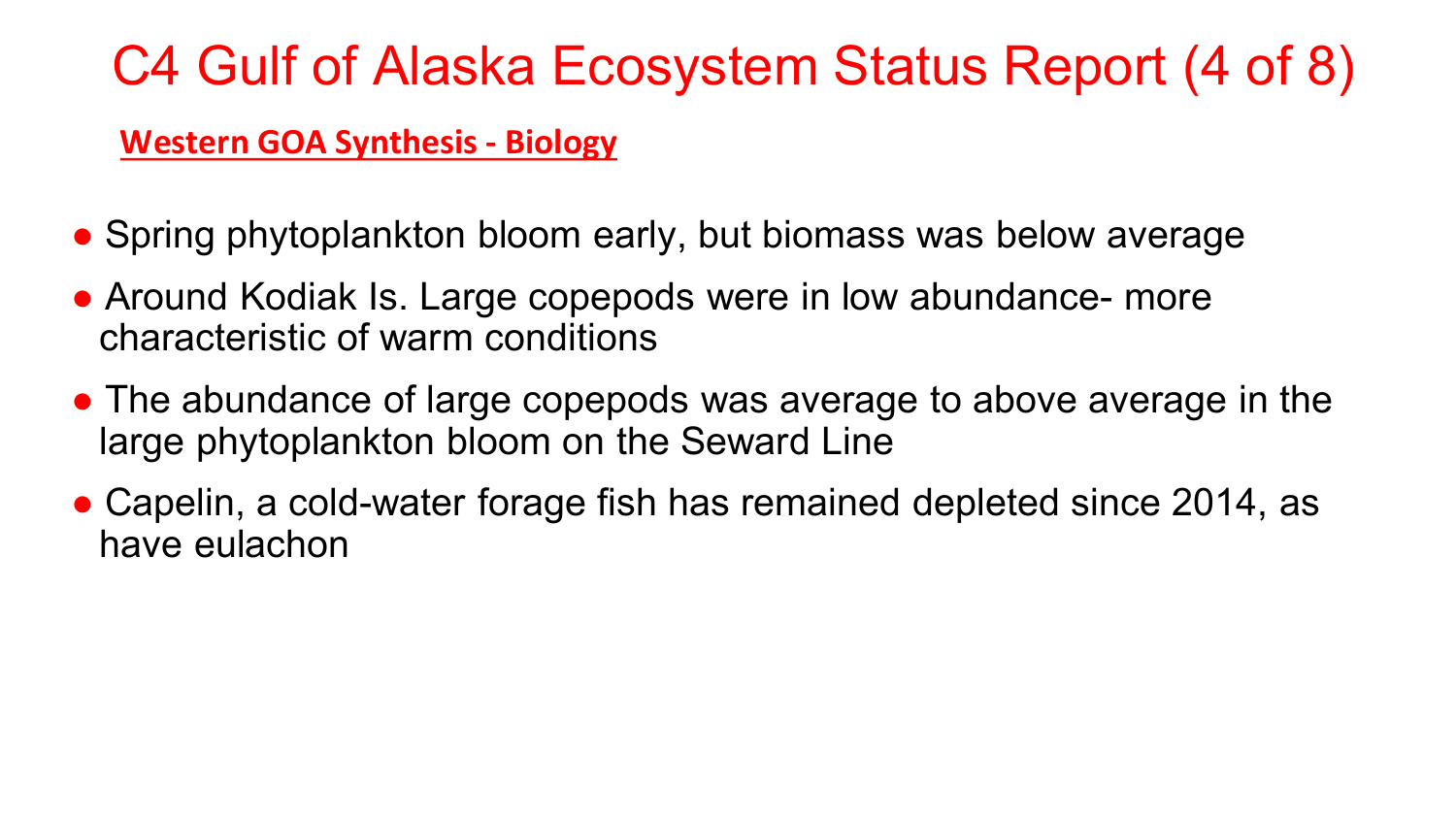### C4 Gulf of Alaska Ecosystem Status Report (5 of 8)

#### **Western GOA Synthesis - Biology (cont.)**

- Herring and sand lance, which prefer warmer waters, were locally abundant
- Age-1 pollock were locally abundant
- Pacific cod condition near Kodiak was above the long-term mean in 2021, but the condition of many other species remained below
- Piscivorous seabirds had average to above average reproductive success (glaucous-winged gull, common murres, and tufted puffins on Chowiet Is.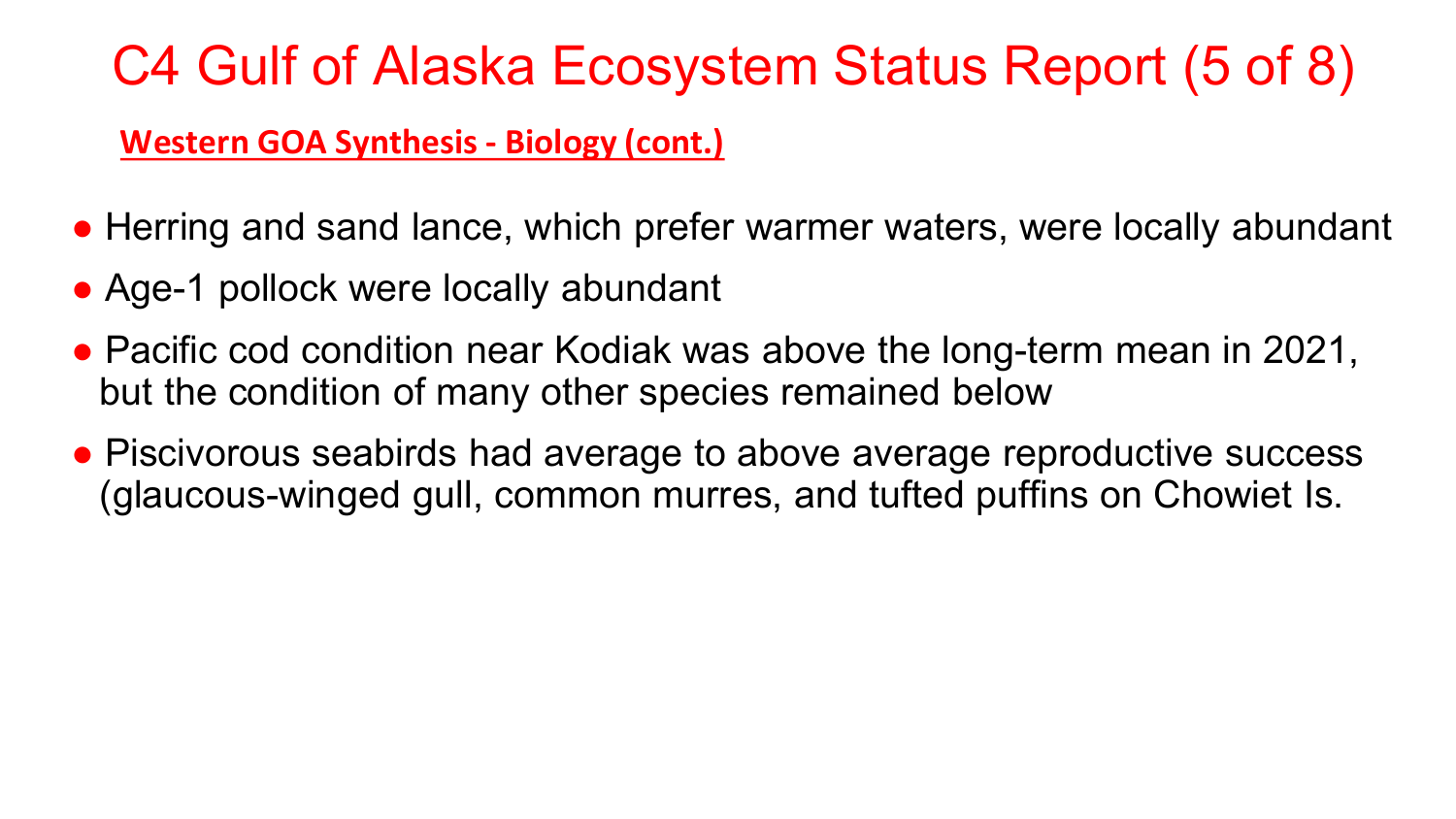### C4 Gulf of Alaska Ecosystem Status Report (6 of 8)

#### **Eastern GOA Synthesis - Climate and Biology**

- SSTs were near average to above average
- Temperatures at 200 m were above average
- Chlorophyll-a concentrations were below average, as has been the case for the past 6 years
- Zooplankton density in Icy Strait increased from 2020
	- Euphausiid and small copepod numbers were up
	- Reproductive success of planktivorous seabirds on St Lazaria Is. was low, suggesting that large crustacean zooplankton may have been scarce in shelf and slope waters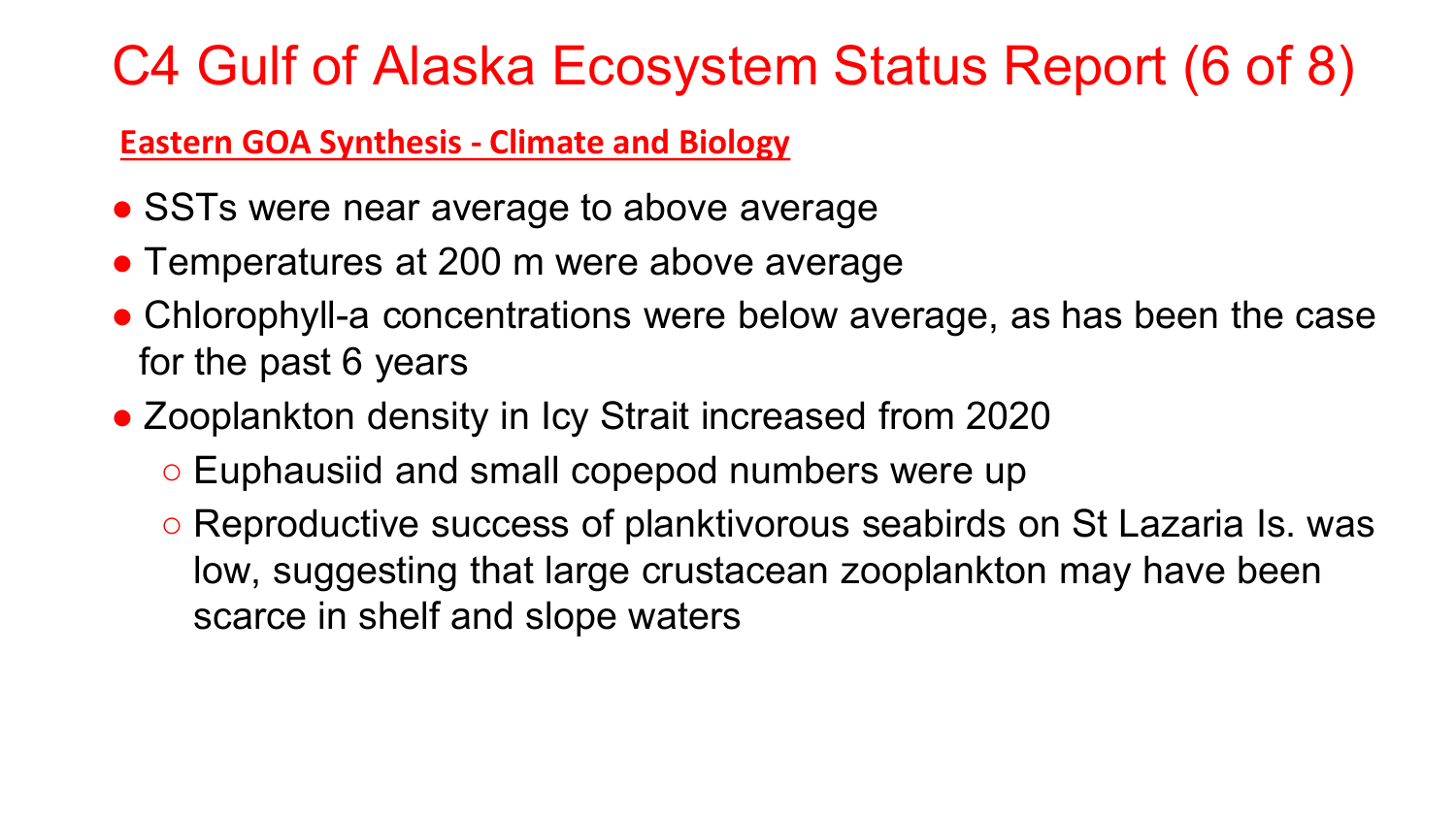### C4 Gulf of Alaska Ecosystem Status Report (7 of 8)

#### **Eastern GOA Synthesis - Climate and Biology (cont.)**

- Forage fish biomass, particularly Pacific herring, continue to increase
- Juvenile salmon in Icy Strait had above average energy density, but were below average in numbers
- Returns of salmon, other than pink salmon were low, with sockeye returns to Auke Creek the 10<sup>th</sup> lowest on record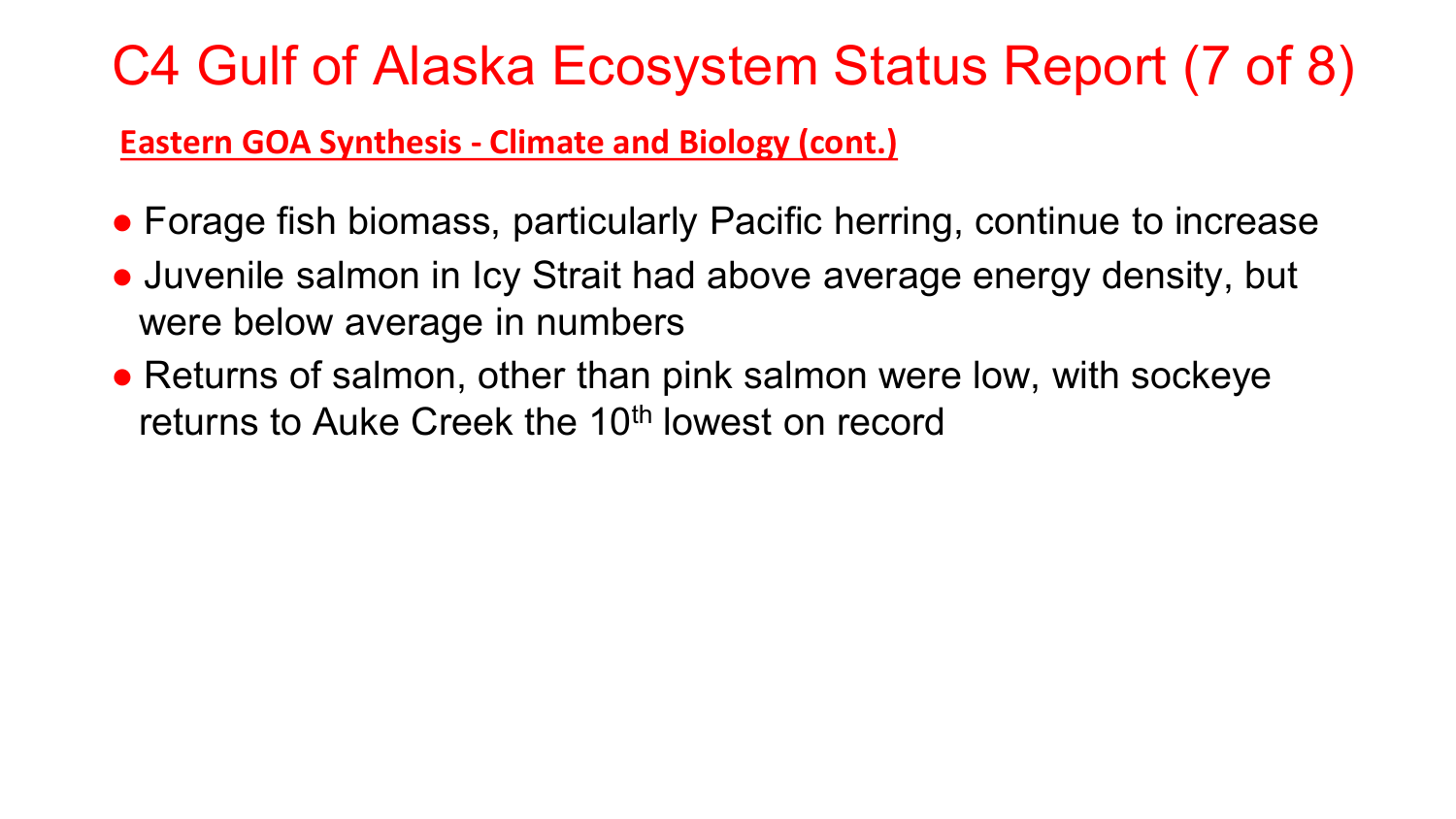## C4 Gulf of Alaska Ecosystem Status Report (8 of 8)

#### **Prince William Sound Synthesis**

- Ocean temperatures there returned to normal after the 2014-2016 and 2019 heat waves.
- The stock of Pacific Herring in the Sound has increased
- Humpbacked whale numbers remain low
- Intertidal algae abundances remained low
- Mussels (plankton feeders) were near or above long-term mean abundances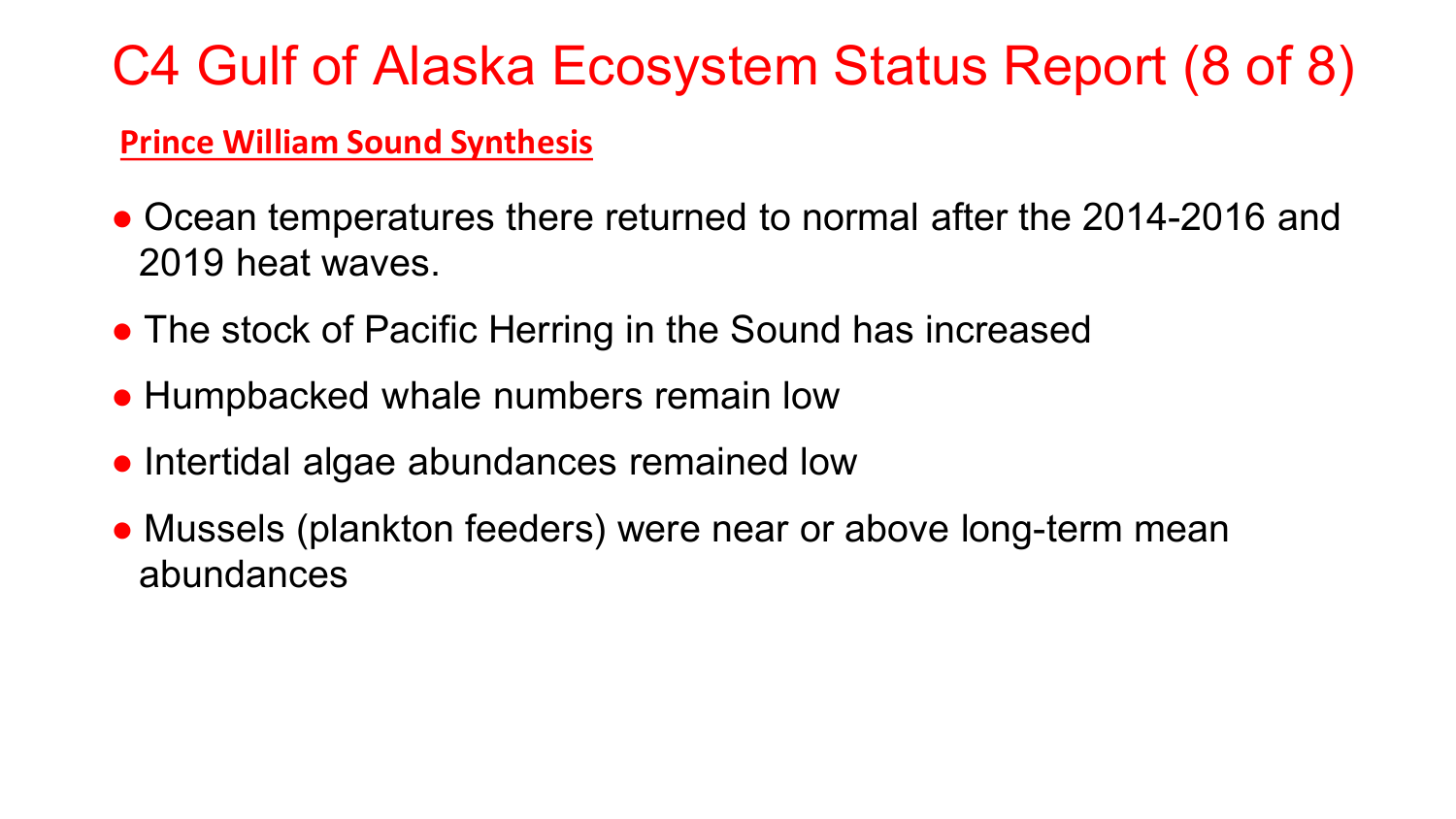### C4 GOA Groundfish Harvest Specifications **Walleye pollock (1 of 3)**

- Full assessment, updated with new data fishery (2020 catch-at-age) and survey data (NMFS and ADF&G bottom trawl surveys, Shelikof Strait and summer acoustic surveys). No model changes.
- Recent trends are relatively consistent across 3 of 4 surveys, suggesting an increase in biomass from last year.
- Projected 2022 female spawning biomass is 8.4% above  $B_{40\%}$ .
- The stock is in Tier 3a
- The SSC *supports* continued use of Model 19.1, in agreement with authors and plan team, for setting OFLs (2022 OFL = 170,133t) and ABCs
- The SSC *supports* the author and PT determination that no additional reduction from maxABCs (2022 ABC = 144,444t) is needed based on the risk table (level 1)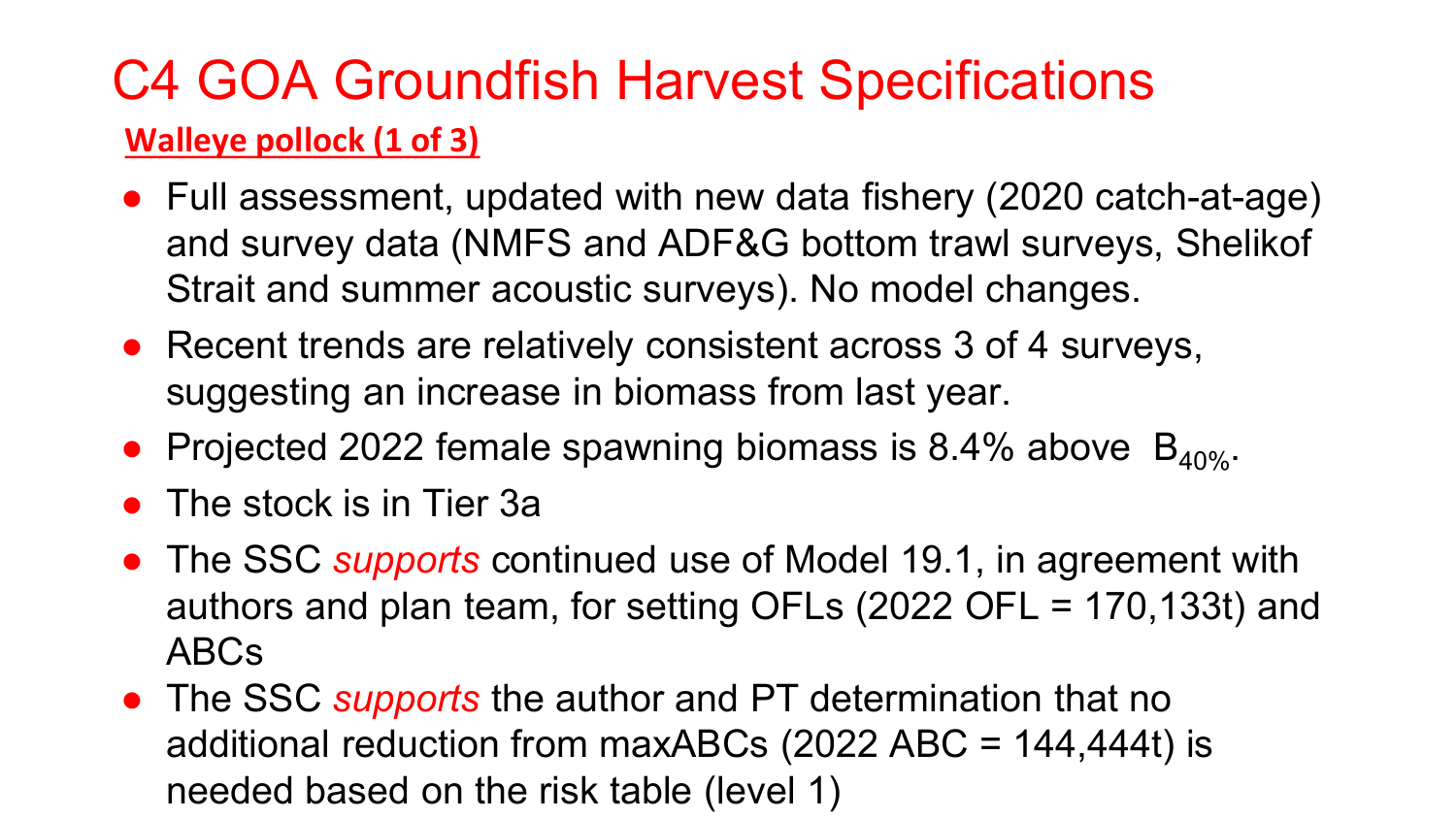### **Walleye pollock (2 of 3)**

- The SSC *recommends* prioritizing research on any model components that affect the scale of the population estimates
	- $\circ$  In particular catchability, survey selectivity and data weighting issues
- The SSC *supports* the Plan Team recommendation to investigate alternative methodologies for projecting weight-at-age and notes that this is an issue across all age-structured assessments that could benefit from additional guidance to assessment authors.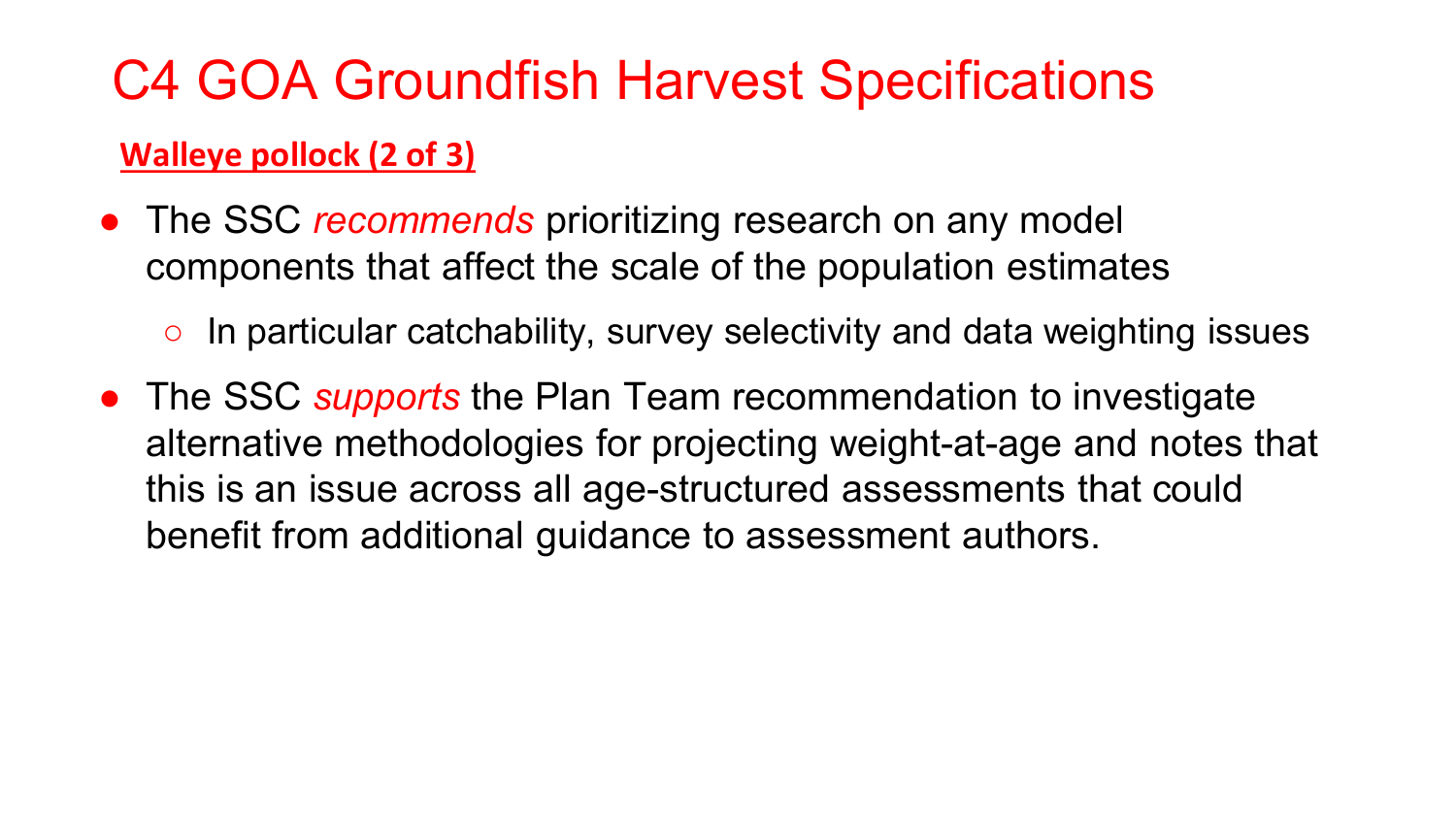### **Walleye pollock (3 of 3)**

- The SSC *supports* the Tier 5 assessment for Southeast Alaska pollock using the random effects model and the resulting OFL and ABC
- The SSC *recommends* that the authors and Plan Team re-evaluate whether assessing the Southeast Alaska pollock as a separate stock is justified or whether available data support a single, gulf-wide stock assessment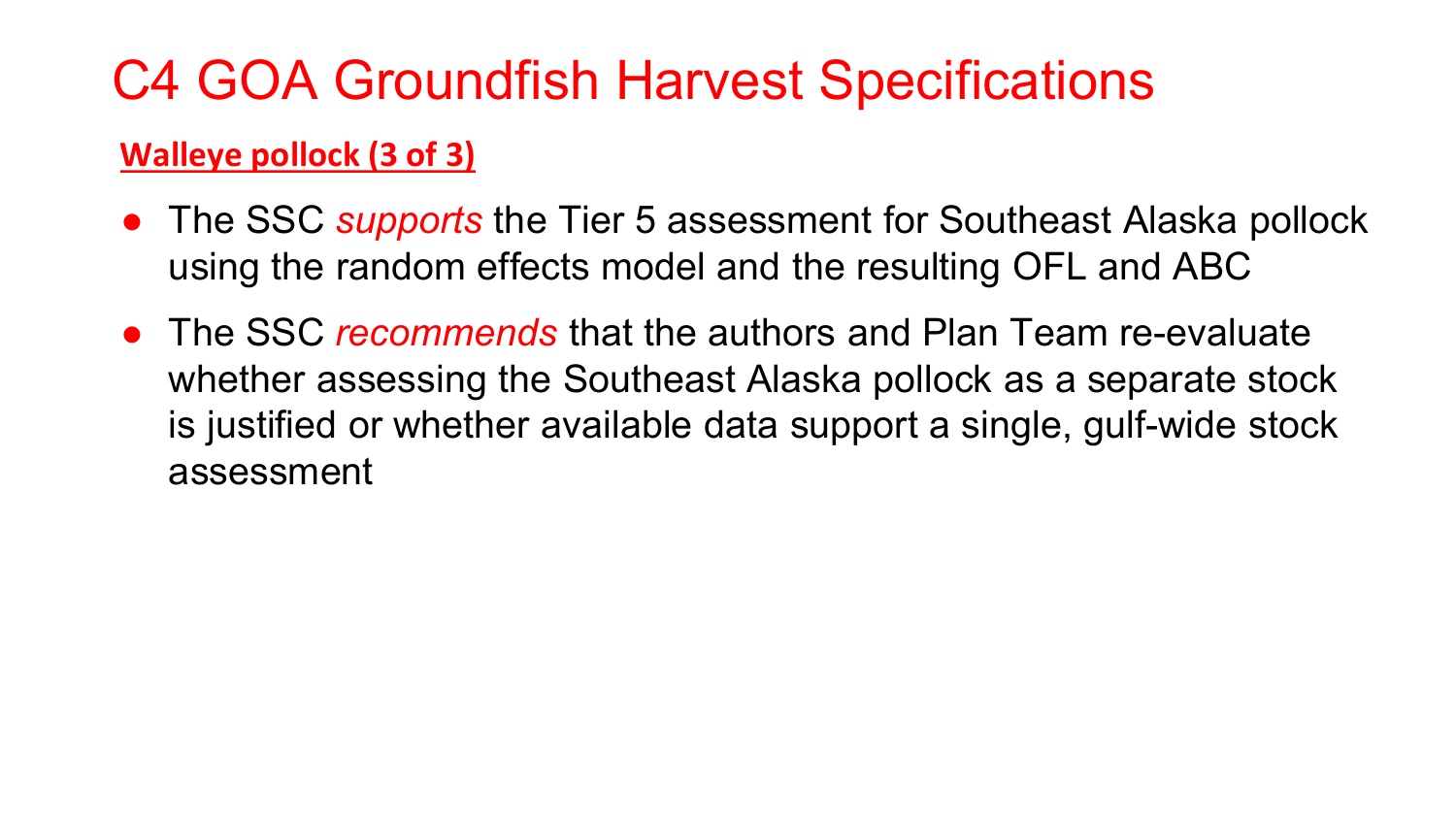### **Pacific cod (1 of 2)**

- Three model alternatives with updated data
- Recent trends show modest improvement from 2019 and 2020.
- Author recommended new model with new environmental linkages for growth, natural mortality and recruitment and age-0 beach seine index
- The SSC *recommends* the base model (19.0) rather than the author PT recommended model because:
	- Beach seine index had minimal impact on recruitment estimation
	- Not all growth links were significant
- Projected 2022 female spawning biomass is at  $B_{29\%}$
- The stock is in Tier 3b; 2022 OFL =  $39,555t$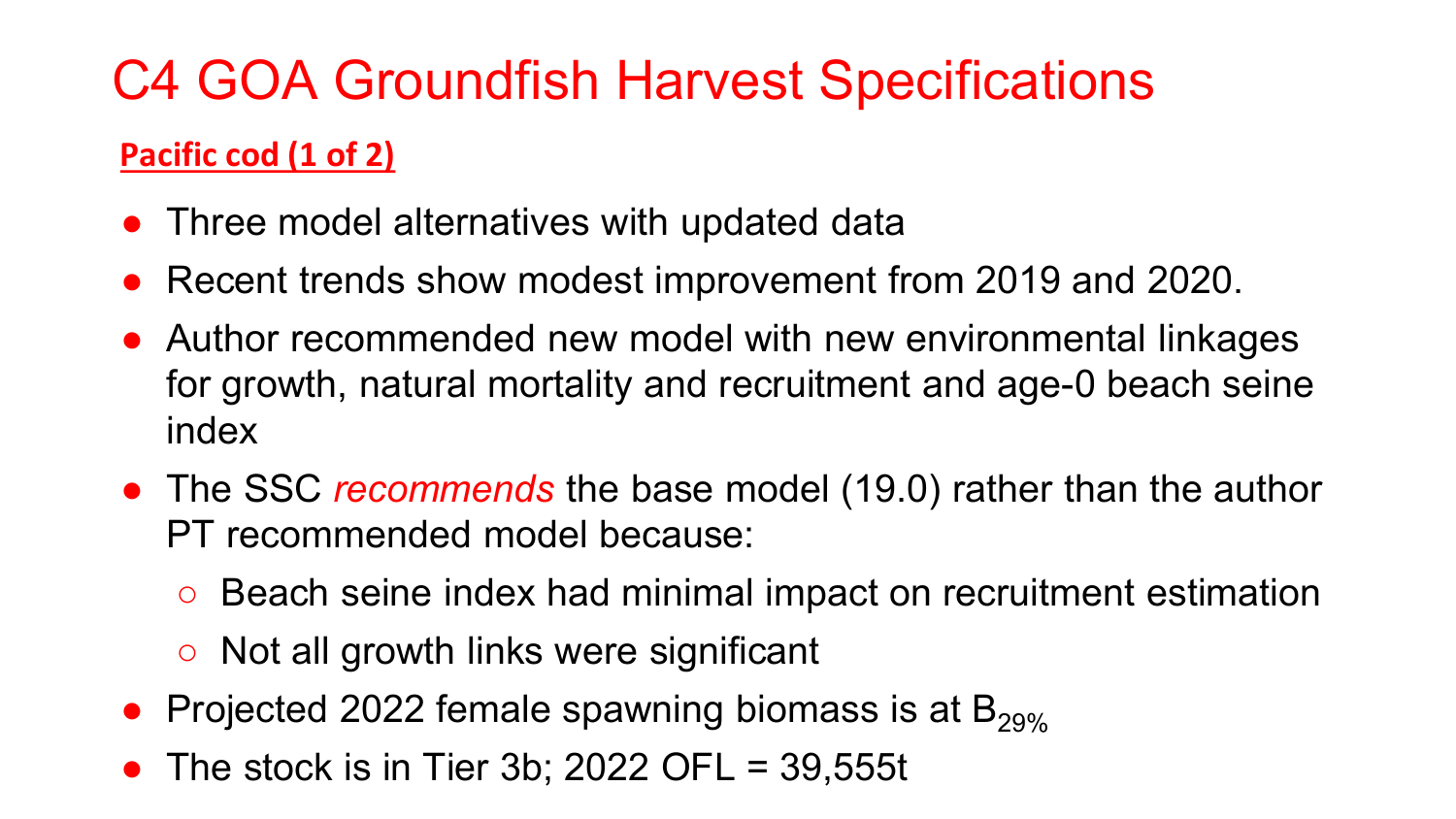### **Pacific cod (2 of 2)**

- The SSC *supports* the author and PT determination that no additional reduction from maxABCs (2022 ABC =  $32,811t$ ) is needed based on the risk table
- The SSC *commends* the authors efforts toward ecosystem enhanced stock assessment models
- The SSC *recommends* carefully evaluating environmental linkages and including only those that clearly improve the model
	- $\circ$  In particular evaluation of the value of the age-0 beach seine index
	- Use the ESP to track and evaluate potential covariates before operational model
- The SSC *recommends* the standard apportionment method, but encourages exploration of adding other indices (IPHC and AFSC LL)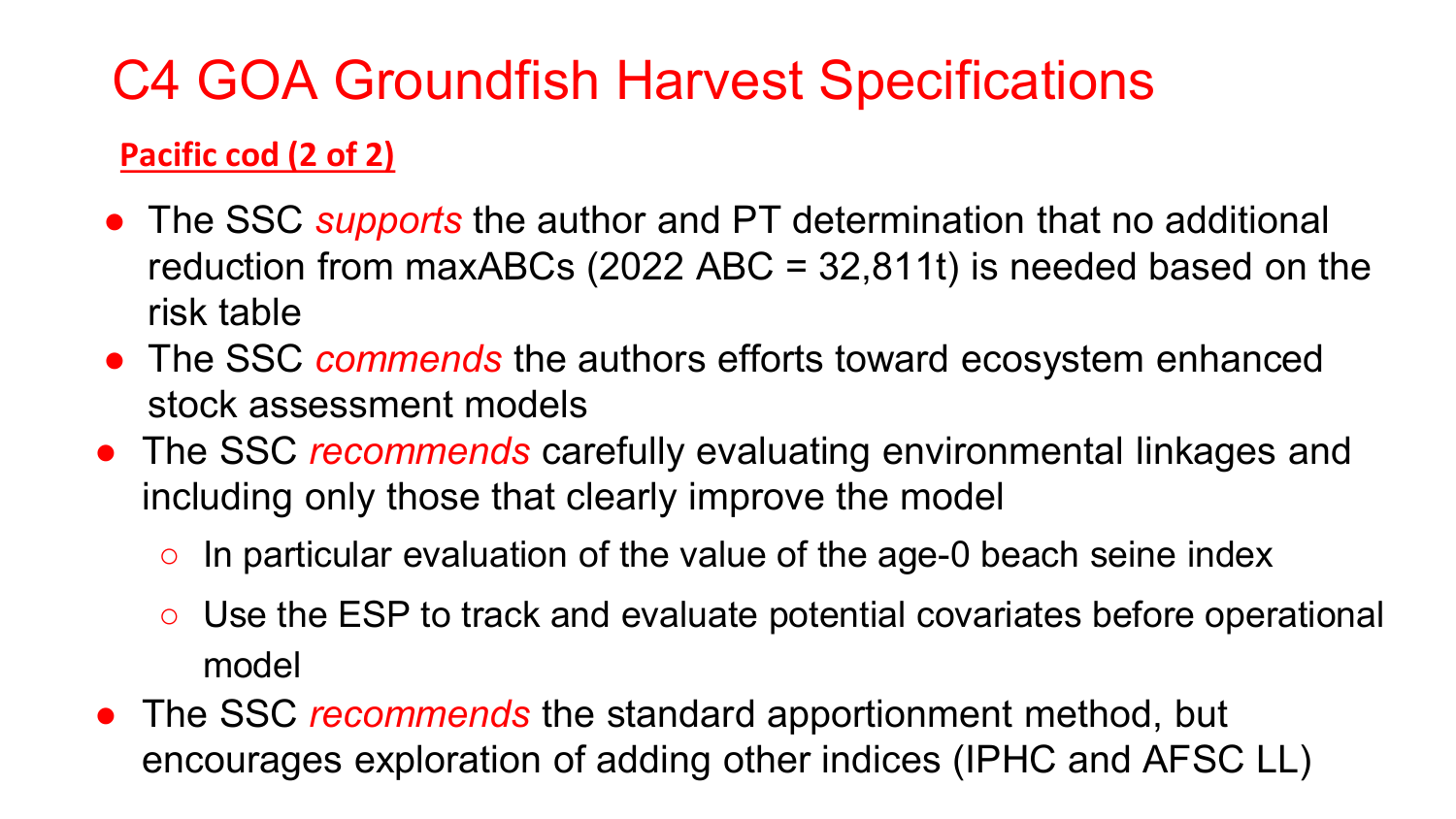#### **Northern/Southern Rock Sole (1 of 3)**

- Full assessment; four-year assessment cycle (next assessment in 2025); combined with shallow water flatfish for harvest specifications
- Evidence of differences in growth for both species within the GOA
- The SSC *recommends* Model 21.2 for northern rock sole and 21.1 for southern rock sole, in agreement with the authors and GOA PT
	- o Two-area model allows for separate estimation of growth by area, improvement to survey biomass fits in recent years
	- o Spawning stock biomass estimated to be above B35%
	- o Results place both species in Tier 3a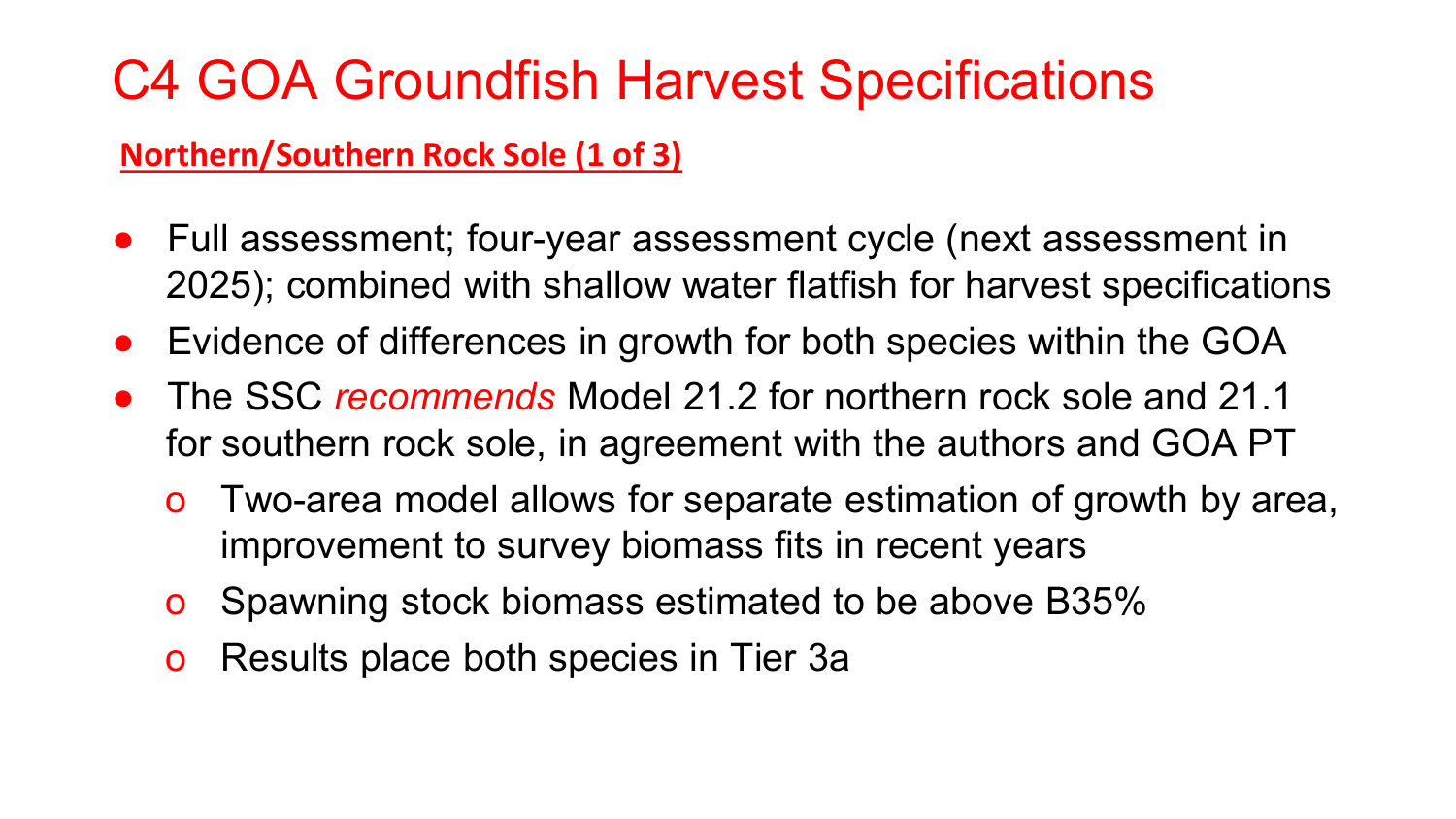**Northern/Southern Rock Sole (2 of 3)**

- The SSC *recommends* the use of maxABC for both species, in agreement with authors and GOA PT
- The split area growth models presented in Sept/Oct were not viable. Subsequently a coding error was corrected making these models viable. The SSC *reiterates* its policy of trying to limit models that come forward in December that have not had the full benefit of the entire review process. The detailed description of the model performance allowed the SSC to support the use of these models.
- The SSC *supports* the author's list of planned investigations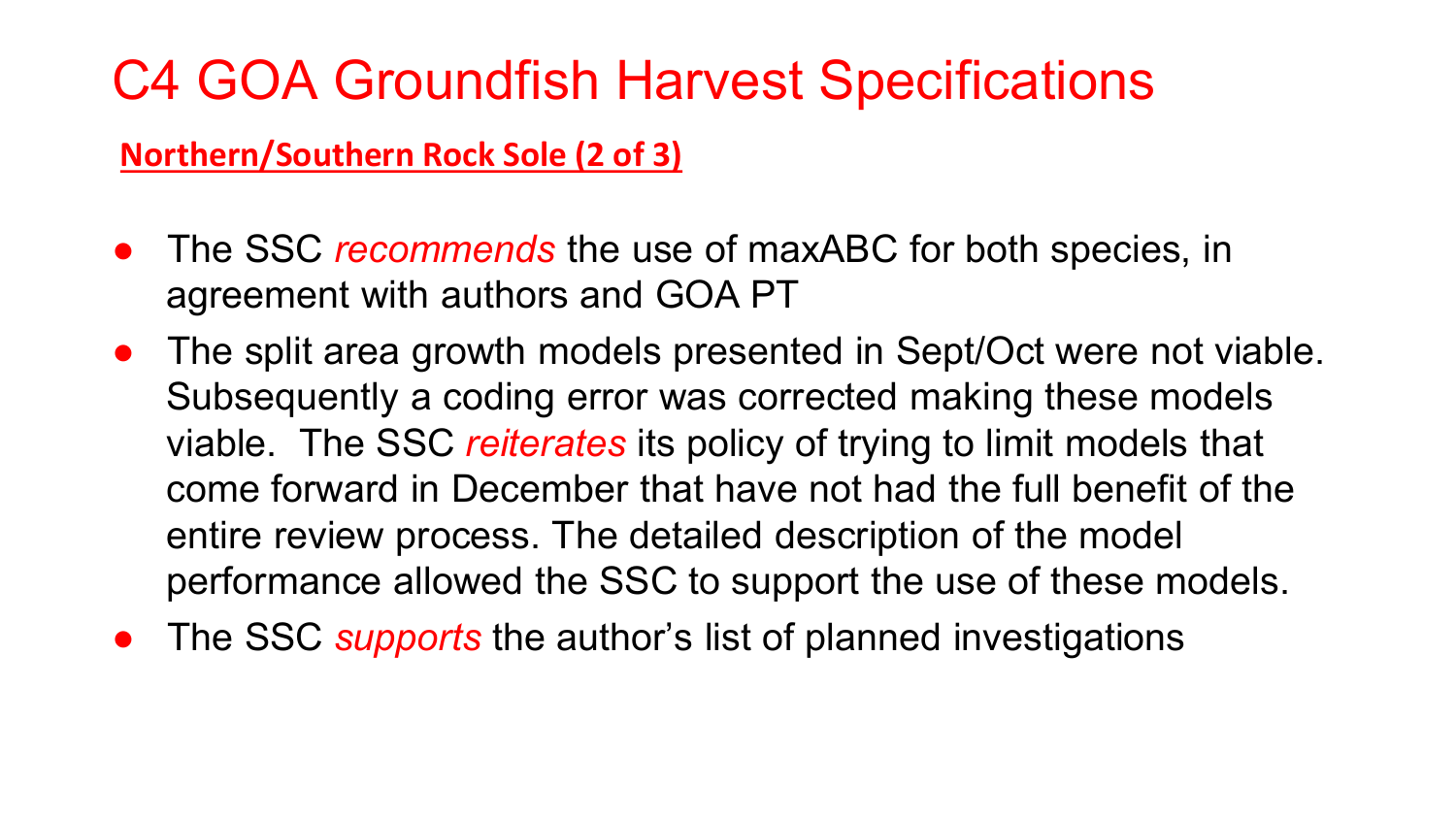### **Northern/Southern Rock Sole (3 of 3)**

- Additional recommendations:
- Investigate using observer data to evaluate the current 50/50 split assumption between northern and southern rock sole catch
- Data weighting should continue to be explored
- Review available biological information:
	- Movement, recruitment between areas, and potential mechanisms of spatially defined differential growth
- Multiple flatfish stocks appear to have area-specific growth and demographic characteristics. Future research should take a comprehensive view, across species, on demographic and biological mechanisms.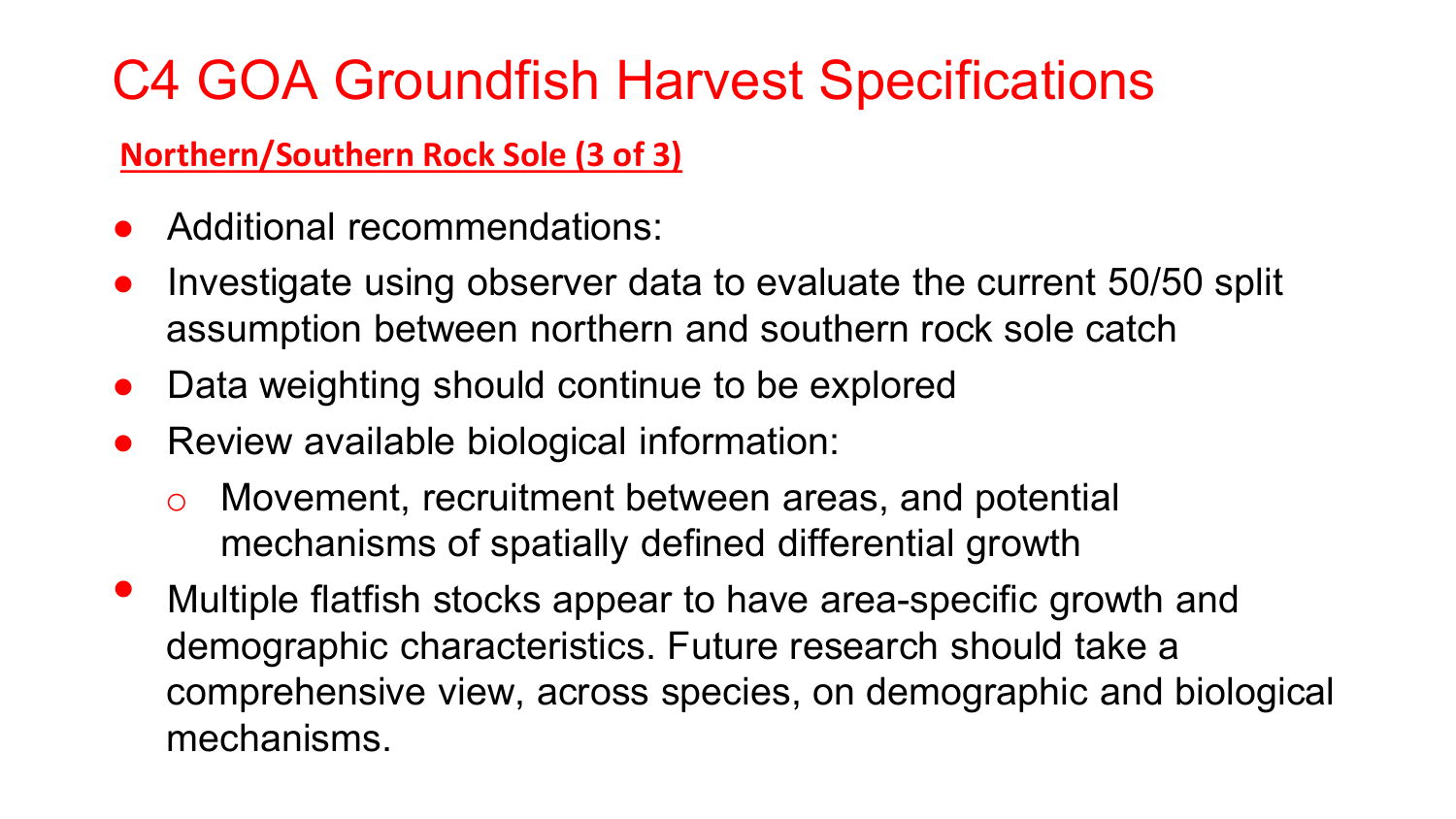**Other Shallow-water flatfish (1 of 2)**

- Full assessment, decline in biomass since 2001, but up 1% in 2021
	- o decline Alaska plaice butter sole, starry flounder, yellowfin sole
	- o increase English sole, sand sole
- Tier 5, catch is well below ABC
- The SSC *recommends* random effects model in agreement with authors and PT
	- o Accepted model from last full assessment (2017), continues to perform well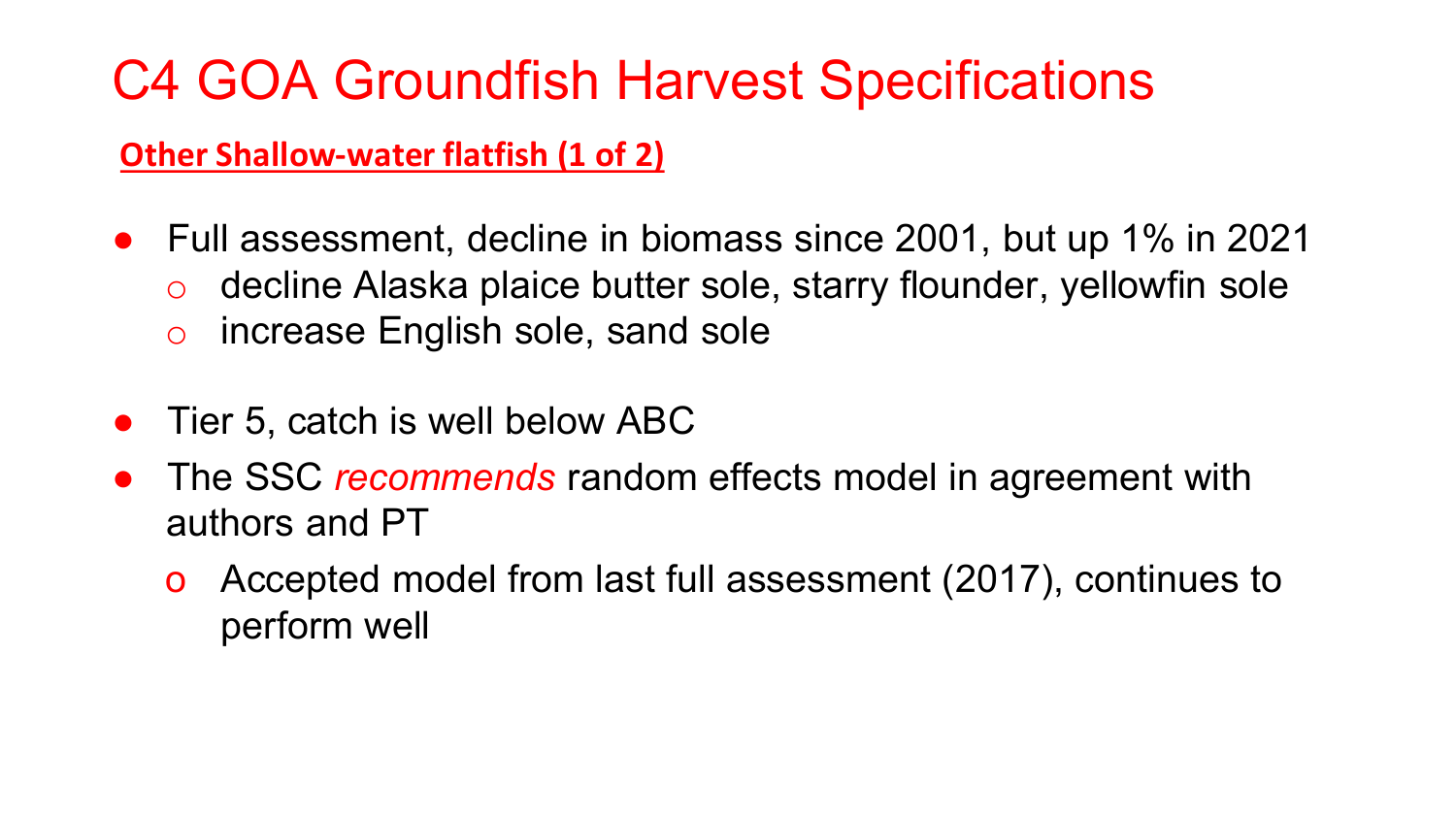**Other Shallow-water flatfish and Complex (2 of 2)**

- $\bullet$  ABC = maxABC
- The SSC *noted* English sole (more southern species) increasing abundance and catch, while yellowfin sole (more northern species) decreasing
- The SSC *appreciates* examination of multiple species in risk table for well-rounded evaluation for stock complex
- **The SSC accepts the author and Plan Team recommendations for OFLs and ABCs for the Shallow water complex (including northern/southern rock sole); 2022 OFL = 62,273t, maxABC = 50,610t**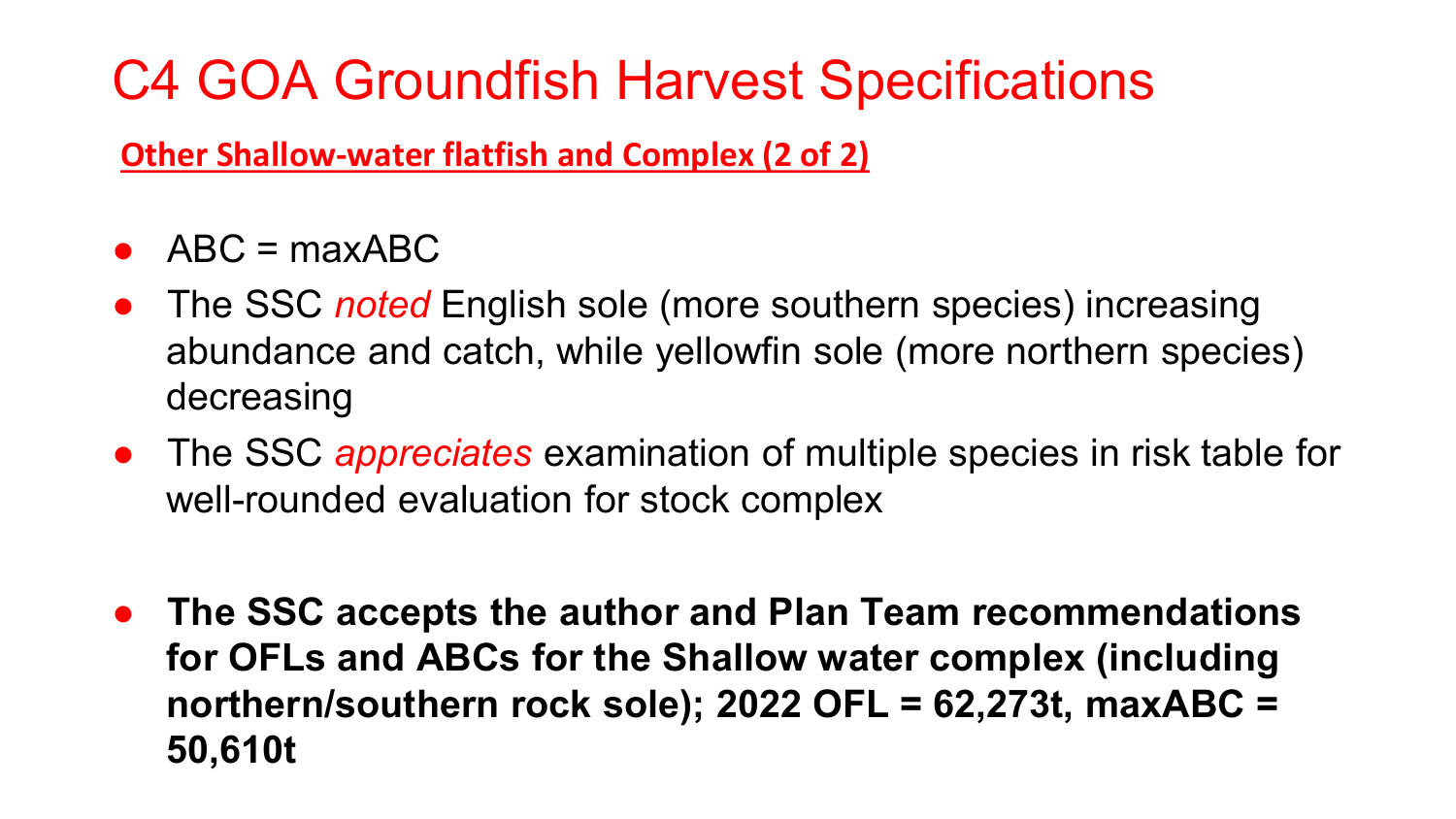#### **Deepwater Flatfish Complex (1 of 1)**

- Partial assessment; 4-year cycle; last fully assessed in 2019
- Includes: Dover sole (Tier 3), Greenland turbot (Tier 6), Deepsea sole (Tier 6), and Kamchatka flounder (Tier 6; new addition to complex)
- Dover sole and Kamchatka flounder survey biomass decreased slightly from 2019
- Deepsea sole survey biomass increased since 2019, and Greenland turbot was not encountered
- The SSC *concurs* with the complex-level harvest specifications and the use of maxABC, and area apportionments in agreement with the authors and GOA PT
	- $\circ$  2022 OFL = 7,026t, maxABC = 5,908t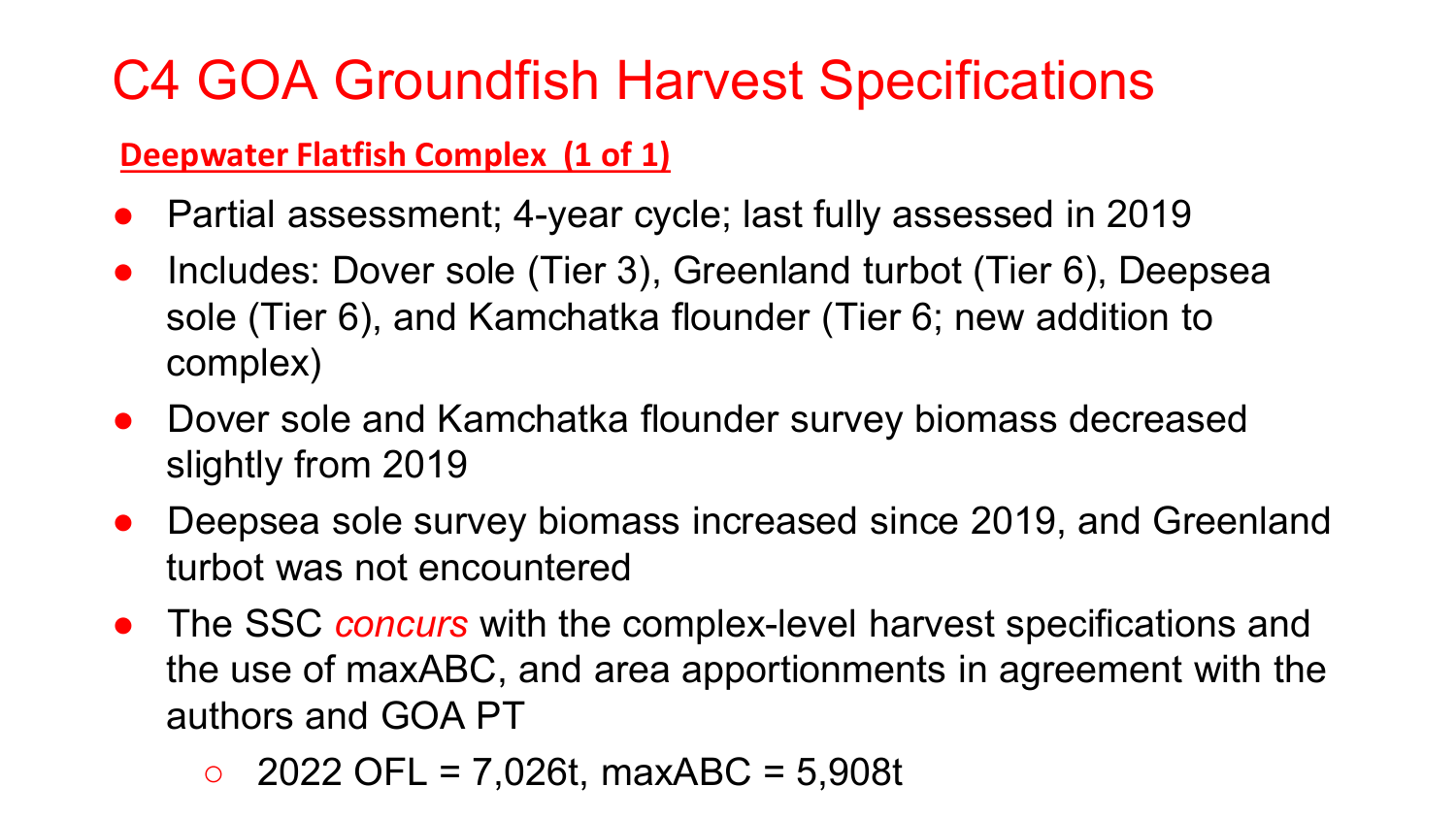# C4 GOA Groundfish Harvest Specifications **Rex sole (1 of 2)**

- Full assessment, total biomass and SSB increasing
- SSB small increase, above  $B_{35\%}$  entire time series
- Tier 3a
- The SSC *recommends* Model 21.0 in agreement with authors and PT
	- o Francis methods for data weighting; removed 1984 and 1987 survey data; and catchability was estimated using a normal prior with mean 1.2 and standard deviation of 0.175
	- o Better fits to survey biomass indices and acknowledges more uncertainty
	- o The SSC *accepts* the author and Plan Team estimates of OFL. 2022 OFL = 23,302t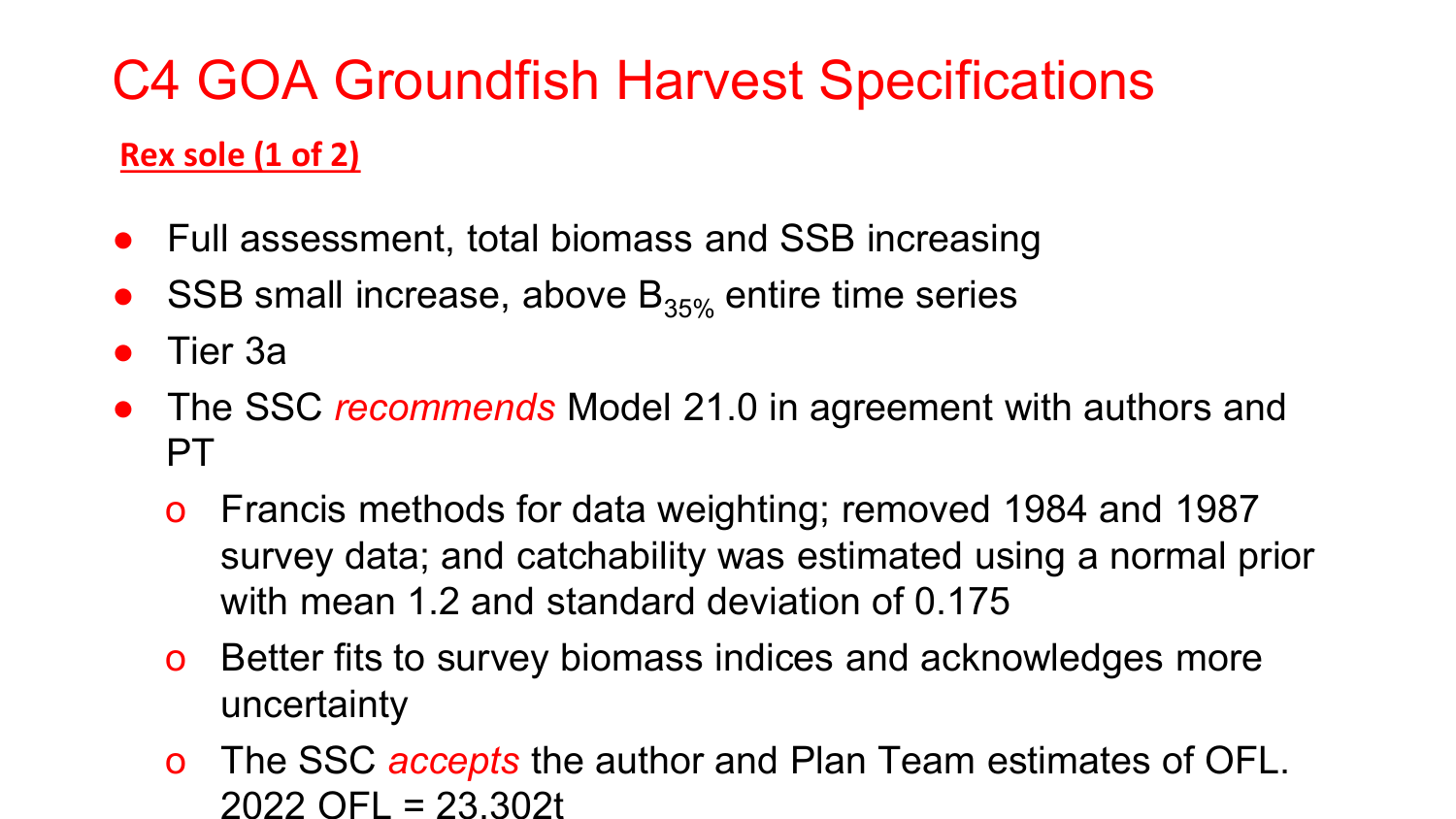# C4 GOA Groundfish Harvest Specifications **Rex sole (2 of 2)**

- The SSC *accepts* the author and Plan Team proposed ABCs.
	- $\circ$  2022 ABC = maxABC (19,141t)
- The SSC *endorses* authors' intent to develop ageing error matrix (2017 SSC recommendation)
- The SSC *supports* further exploration of natural mortality rates and updated maturity-at-age information
- The SSC *supports* research into mechanisms (genetic, environmental) behind differences in growth between areas
- The SSC *recommends* exploration of mechanisms of different growth patterns between areas done in broader context (i.e. other flatfish species with/without similar pattern)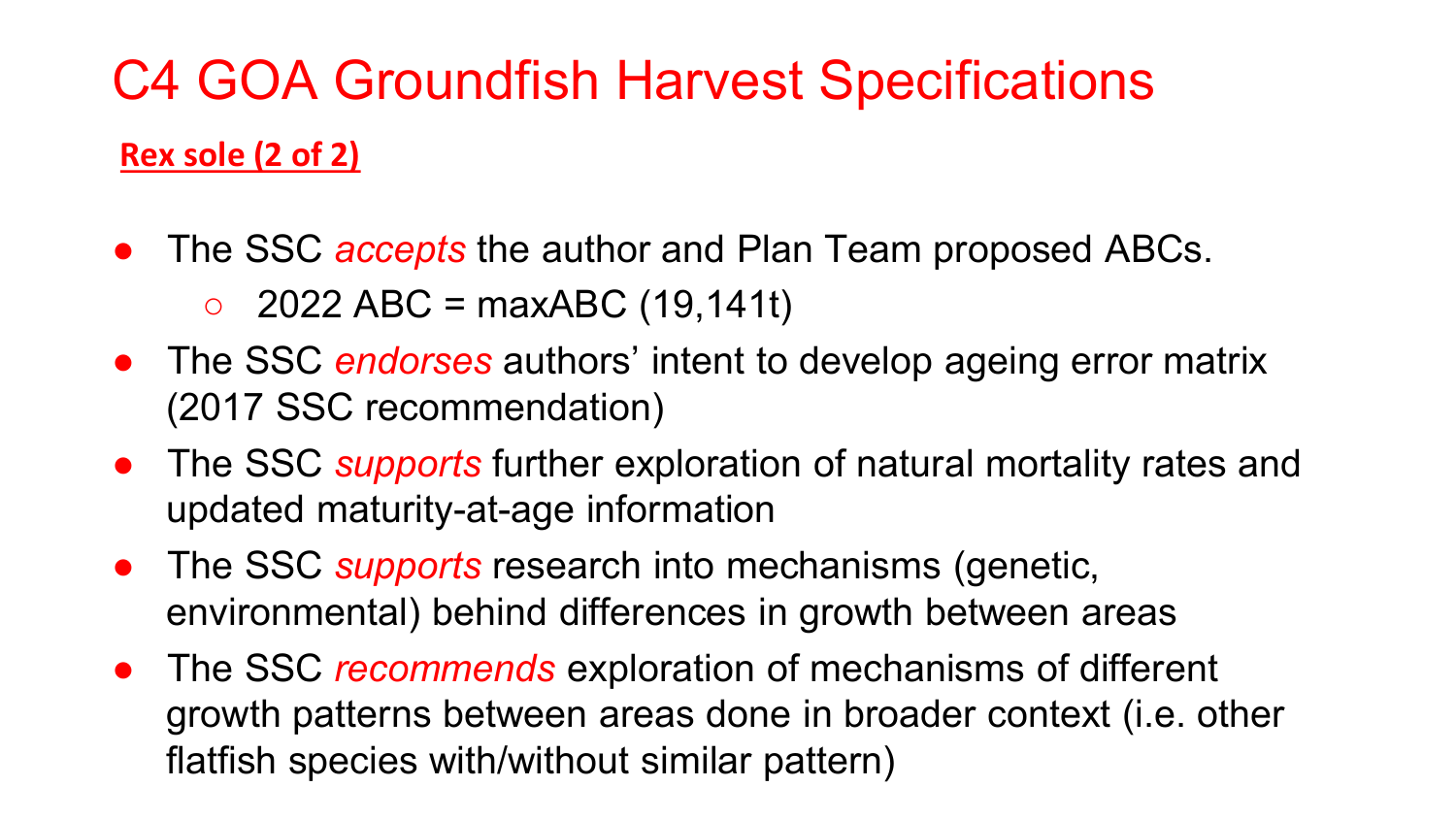### **Arrowtooth Flounder (1 of 3)**

- Full Assessment
	- Stock is in Tier 3a, with the 2022 projected female spawning stock biomass well above B40%
	- $\circ$  Female spawning biomass has been in decline since the high levels observed in the 2000's; however, trawl survey indices have been stable/slightly increasing since 2017
- The SSC *concurs* with GPT and author model recommended model, OFLs and ABCs.
	- $\circ$  2022 OFL = 143,100t
	- Risk level 1 for all categories
	- SSC *recommends* that no reduction be taken from maxABC (2022 ABC = 119,779t)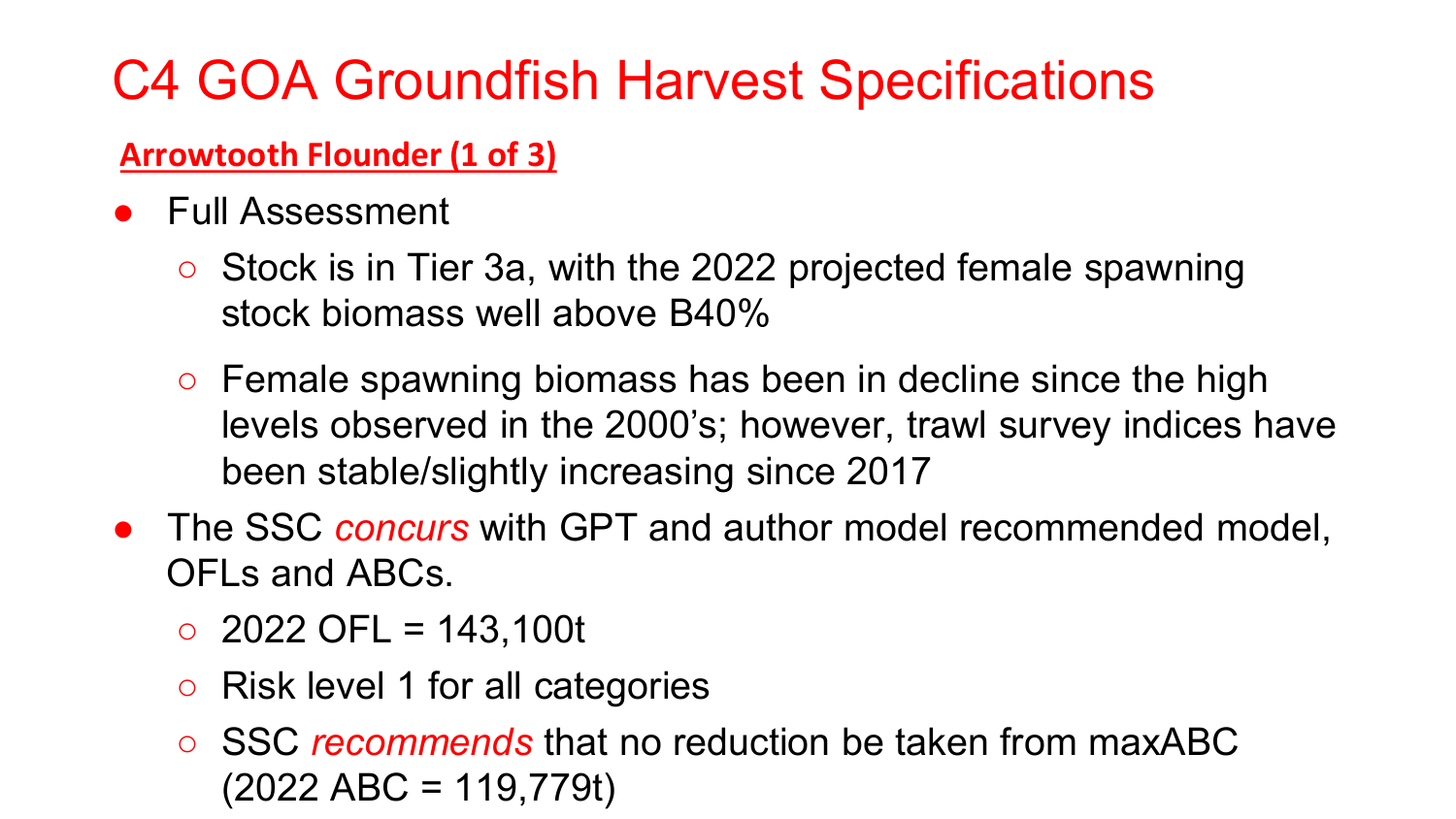#### **Arrowtooth Flounder (2 of 3)**

- The SSC supports the author's and GPT recommended future work
	- $\circ$  Investigate the lack of fit in female survey age and fishery length compositions, including interactions between female natural mortality and selectivity
	- Consider incorporating estimates of predation mortality from the CEATTLE model
	- Re-examine growth assumptions, update age-length conversion matrices, and consider alternative surveys and VAST estimates.
	- Investigate use of AFSC and the IPHC survey in future assessments. SSC requested the author's also consider hook competition in this evaluation.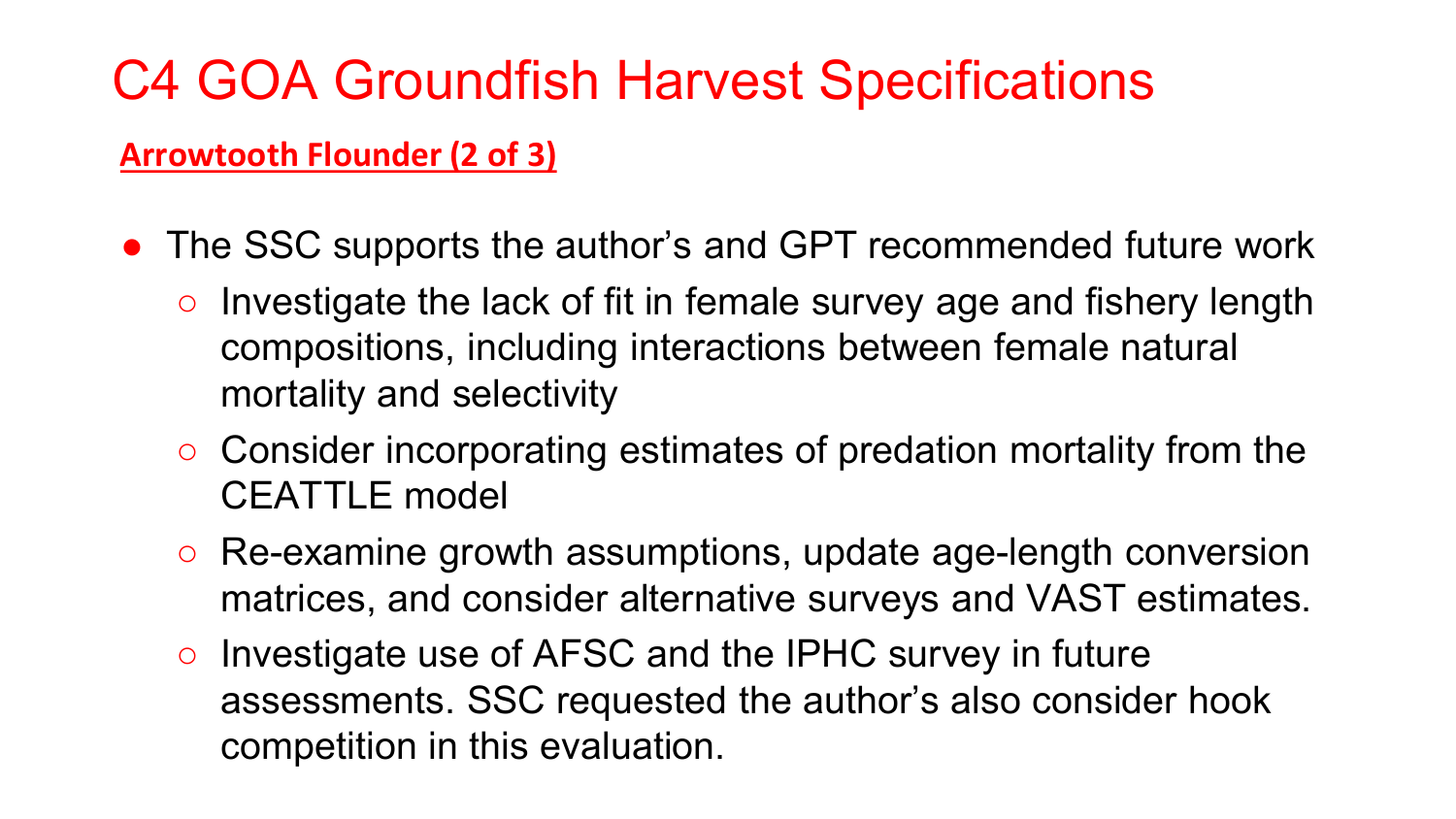#### **Arrowtooth Flounder (3 of 3)**

SSC requested the authors explore whether the current 5-year averaging method for end-of year catch projections are adequate given changes in harvest by the trawl fishery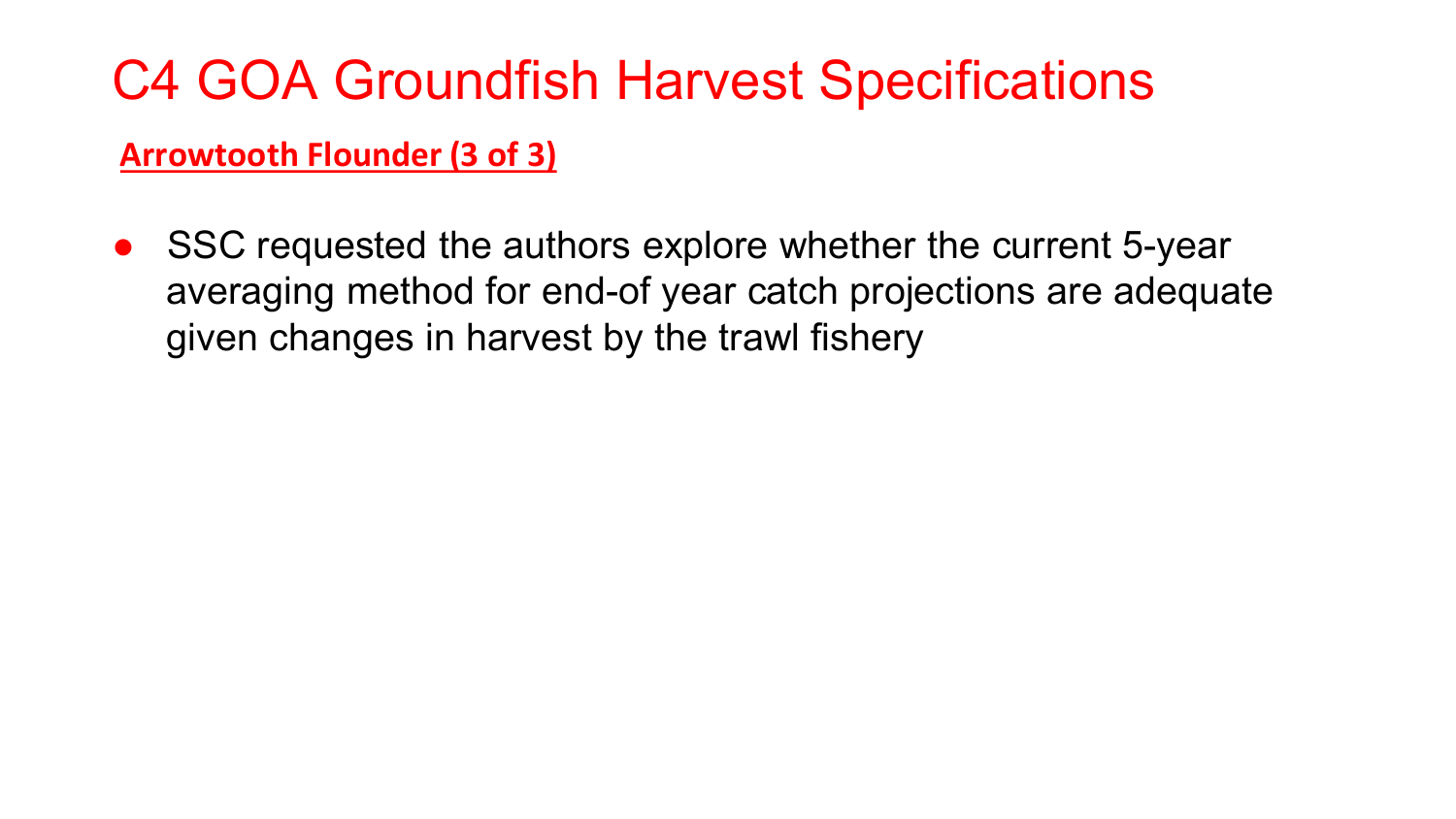### **Flathead sole (1 of 1)**

- Partial; full assessment delayed until 2022; survey biomass decreasing in WGOA, increasing slightly in central and eastern GOA
- **Projected SSB well above B35%**
- Tier 3a
- The SSC *recommends* projected harvest specifications and use of maxABC, in agreement with the authors and PT
	- $\circ$  2022 OFL = 48,928t, maxABC = 40,175t
- The SSC *accepts* the PT and author recommended area apportionments based on update survey data
- The SSC *concurs* with PT recommendations to limit updating area apportionments to years with full assessments in the future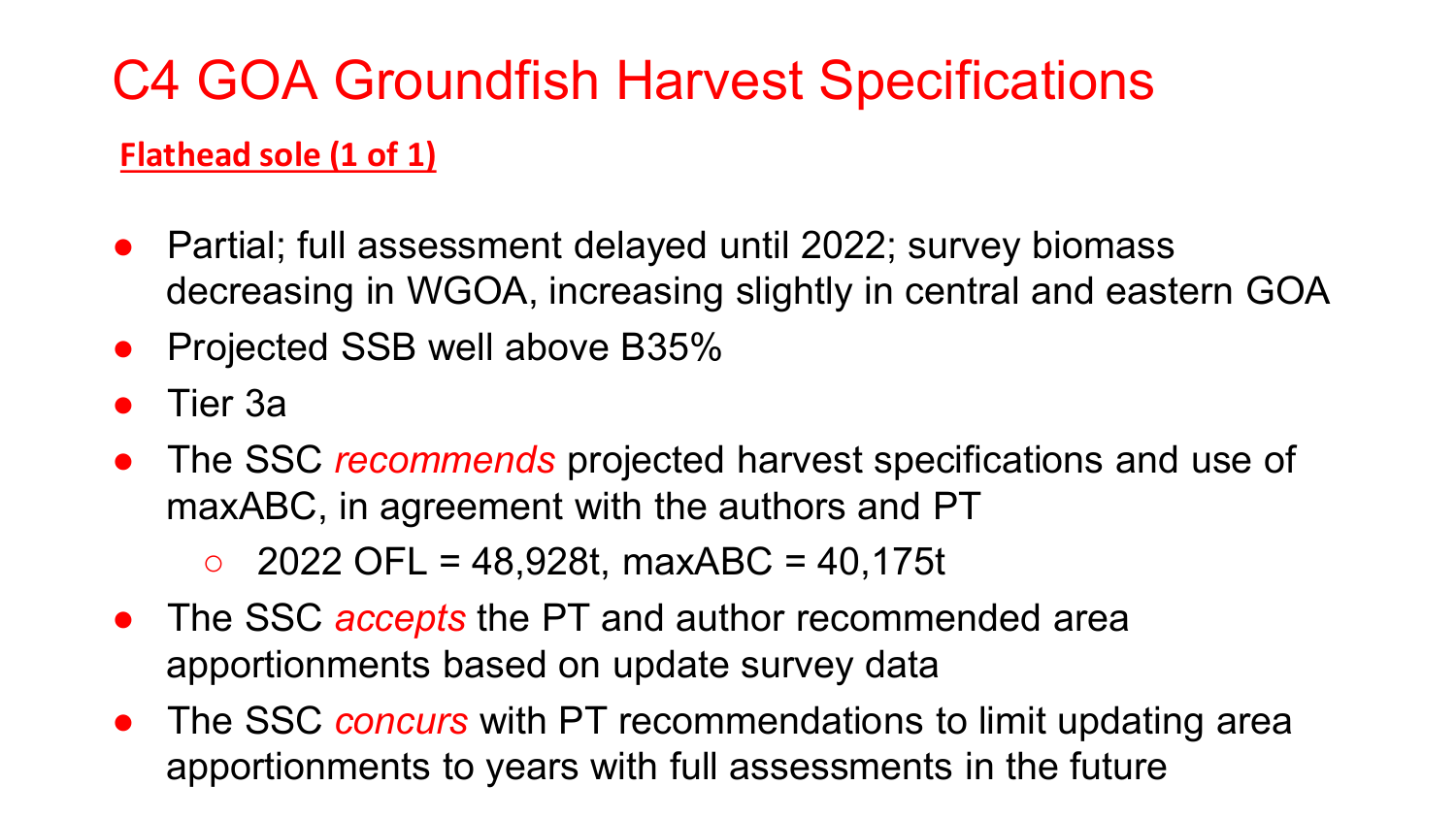#### **Pacific Ocean Perch (1 of 3)**

- Updated version of off cycle full assessment in preparation for 2021 CIE review.
- Female spawning biomass for 2022 is estimated at 216,635 t down 2% from the estimated 2021 biomass of 222,301 t.
- The 2022 biomass is still above the B40% value of 132,767 t.
- Tier 3a, Risk Table 2. Total reported catches well below ABC.
- The SSC *recommends* model 20.1 and OFLs in agreement with authors and PT.
	- $\circ$  2022 OFL = 45,580t
- The SSC reviewed and accepted model changes in December 2020. The 2020 model 20.1 includes a revised aging error matrix, updated fishery age compositions and a prior on trawl survey catchability and natural mortality. In 2021, the authors did not make any substantial changes to the assessment model.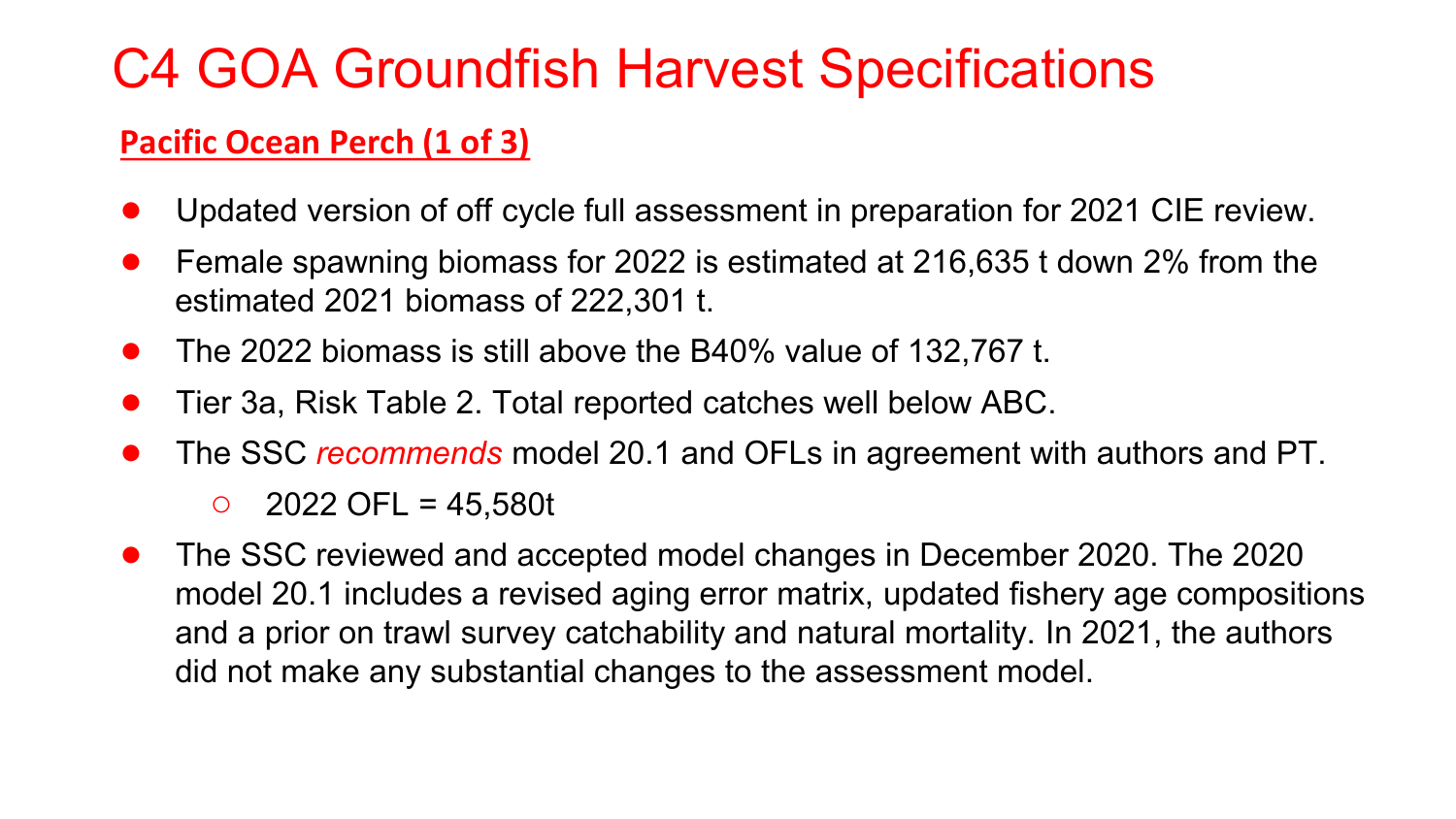#### **Pacific Ocean Perch (2 of 3)**

- The SSC *accepts* the author and Plan Team recommended ABCs (2022 = maxABC (38,268t)
	- A substantial retrospective pattern exists in the assessment with consistent under estimation of the biomass. While this retrospective pattern is of concern and should be addressed, recognizing the consistent under estimation there is no need to reduce the ABC below the maxABC.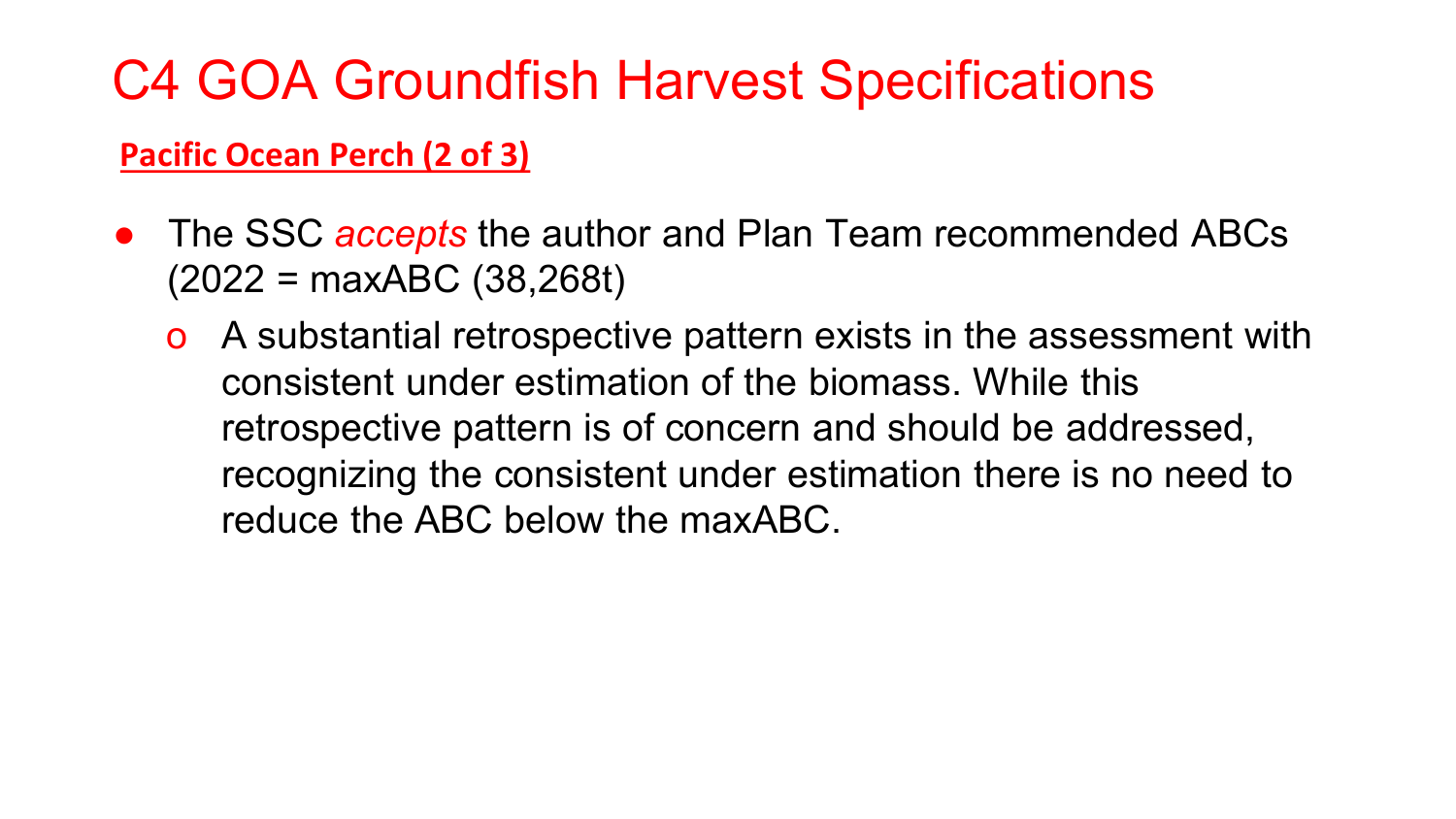### **Pacific Ocean Perch (3 of 3)**

- The SSC *recommends* addressing the review comments provided by the CIE to examine following the proposed timeline:
	- 1) the feasibility of incorporating hydroacoustic information into the assessment;
	- 2) the sensitivity of the model to changes in catchability and selectivity;
	- 3) the quality and utility of the VAST model for POP abundance and apportionment;
	- $\circ$  4) data weighting for compositional data,
	- 5) the current plus age group level; and
	- 6) how fishery-dependent ages are being collected.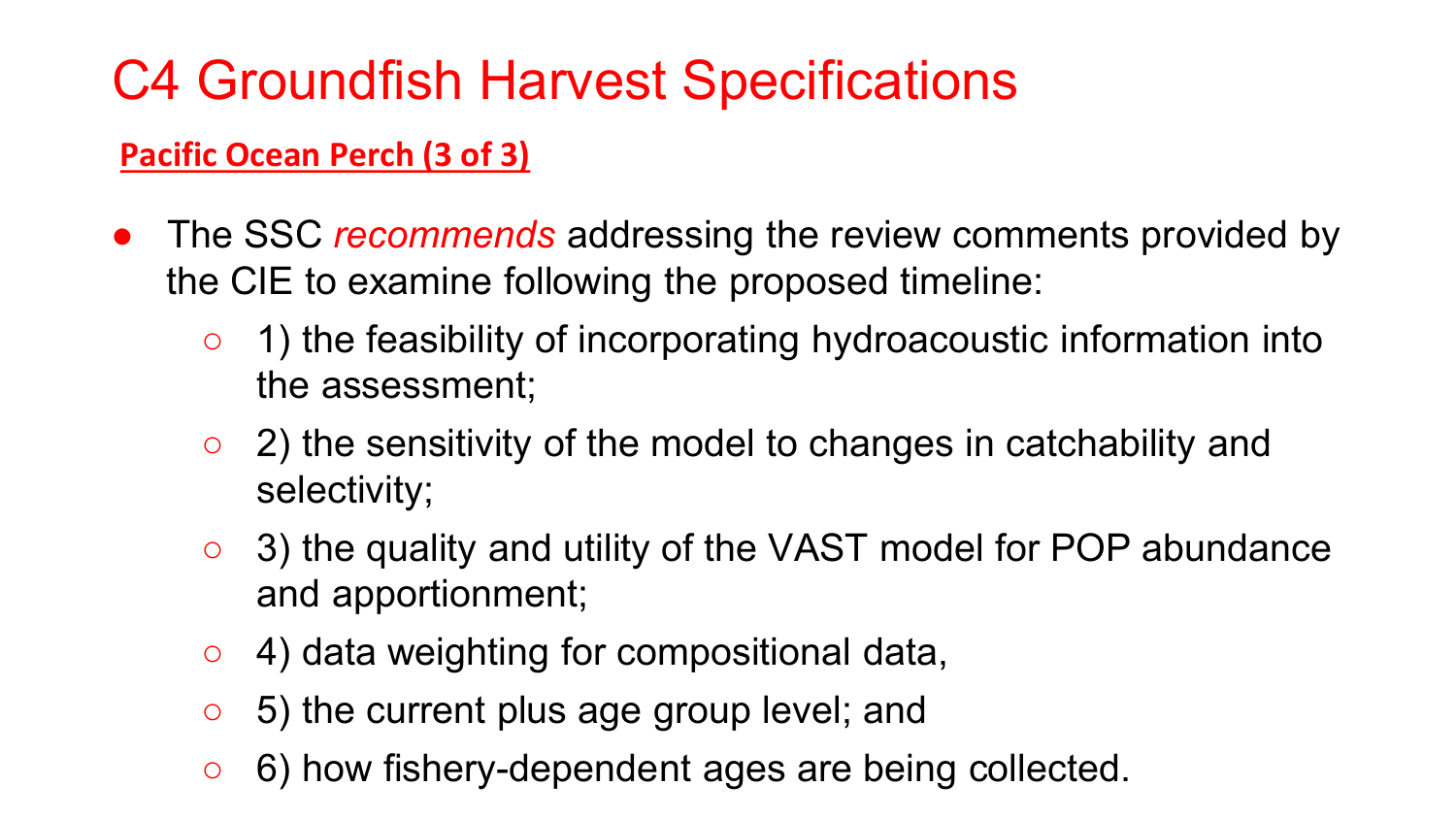### **Northern rockfish (1 of 1)**

- Partial assessment; 2021 survey biomass estimates sharply declined from 2019 and were below the long-term mean; time series is highly variable
- Projected SSB above B35%
- Tier 3a
- The SSC *recommends* the projected harvest specifications, use of maxABC and area apportionments in agreement with the authors and PT

 $\circ$  2022 OFL = 6,143t, maxABC = 5,146t

● The SSC *supports* the authors exploration of alternative length and age bin structures and alternative data weighting methods for the next assessment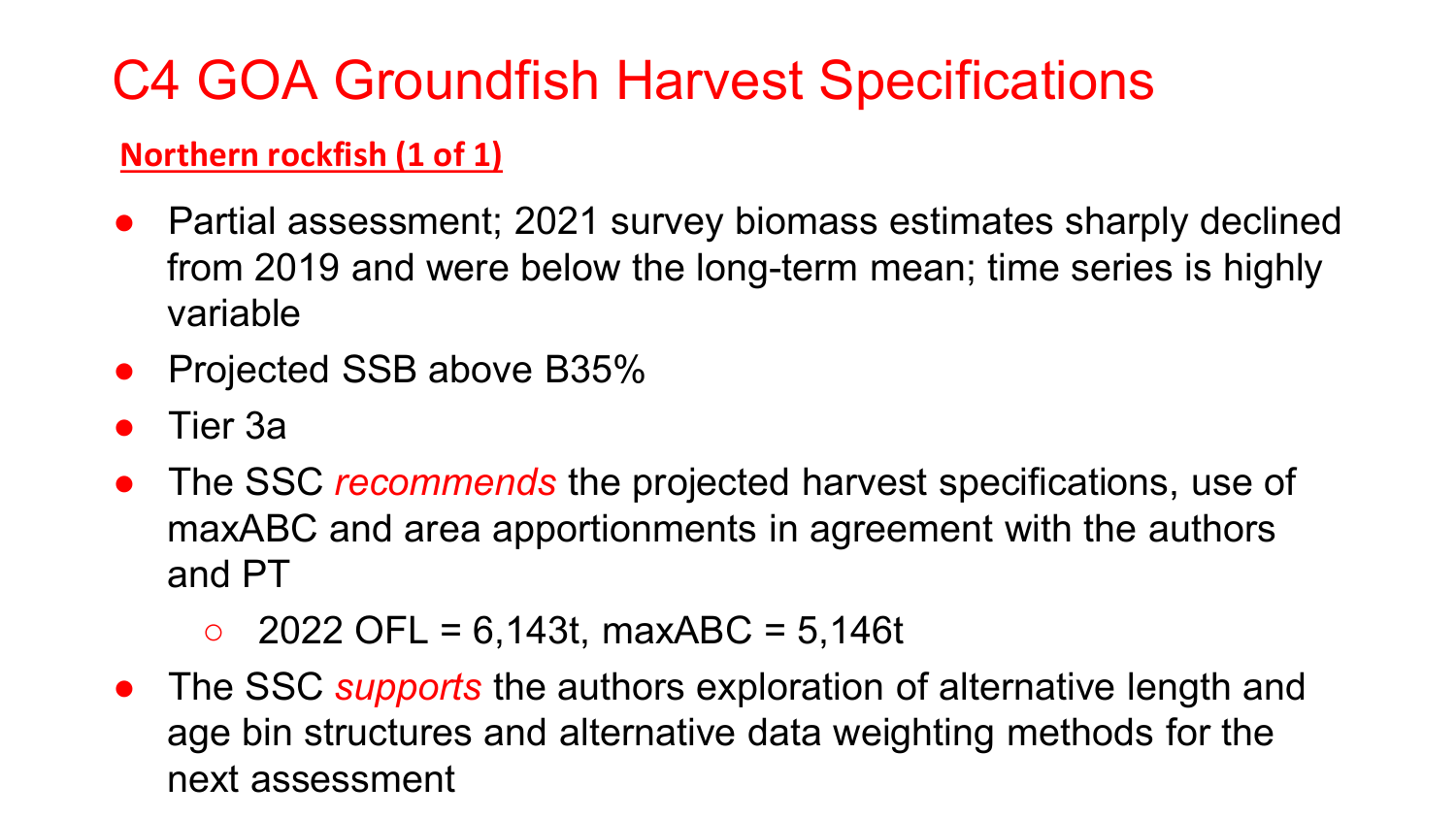**Rougheye and Blackspotted Rockfish (1 of 2)**

- Full assessment, trawl survey biomass declined 56% and longline survey declined 36% from 2019 survey
- The SSC *concurs* with the continued use of model 15.4, which places RE/BS in Tier 3a, and current area apportionment.
- The SSC *supports* the authors' and PT's recommended OFLs and ABCs for 2022 and 2023 and no reduction from maxABC
	- $\circ$  2022 OFL = 947t, maxABC = 788t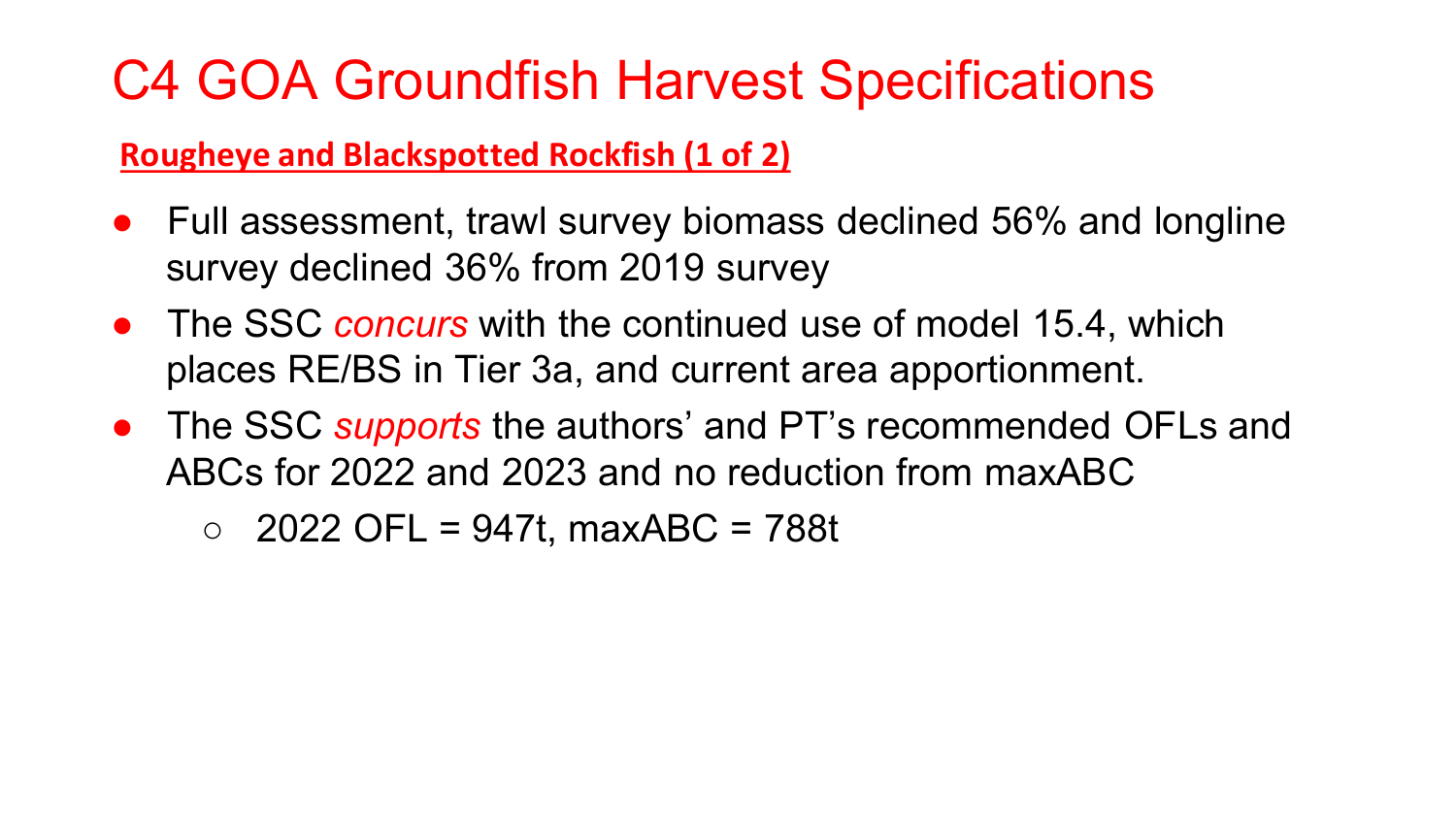#### **Rougheye and Blackspotted Rockfish (2 of 2)**

- The SSC *recommends* estimate survey indices using the same depth strata definitions and to examine weighting CPUE by a variable other than total geographic area (e.g. EFH).
- The SSC *notes* that if the current trend in retrospective bias continues the author will need to revisit risk table ranks and reassess whether a reduction from max ABC is necessary.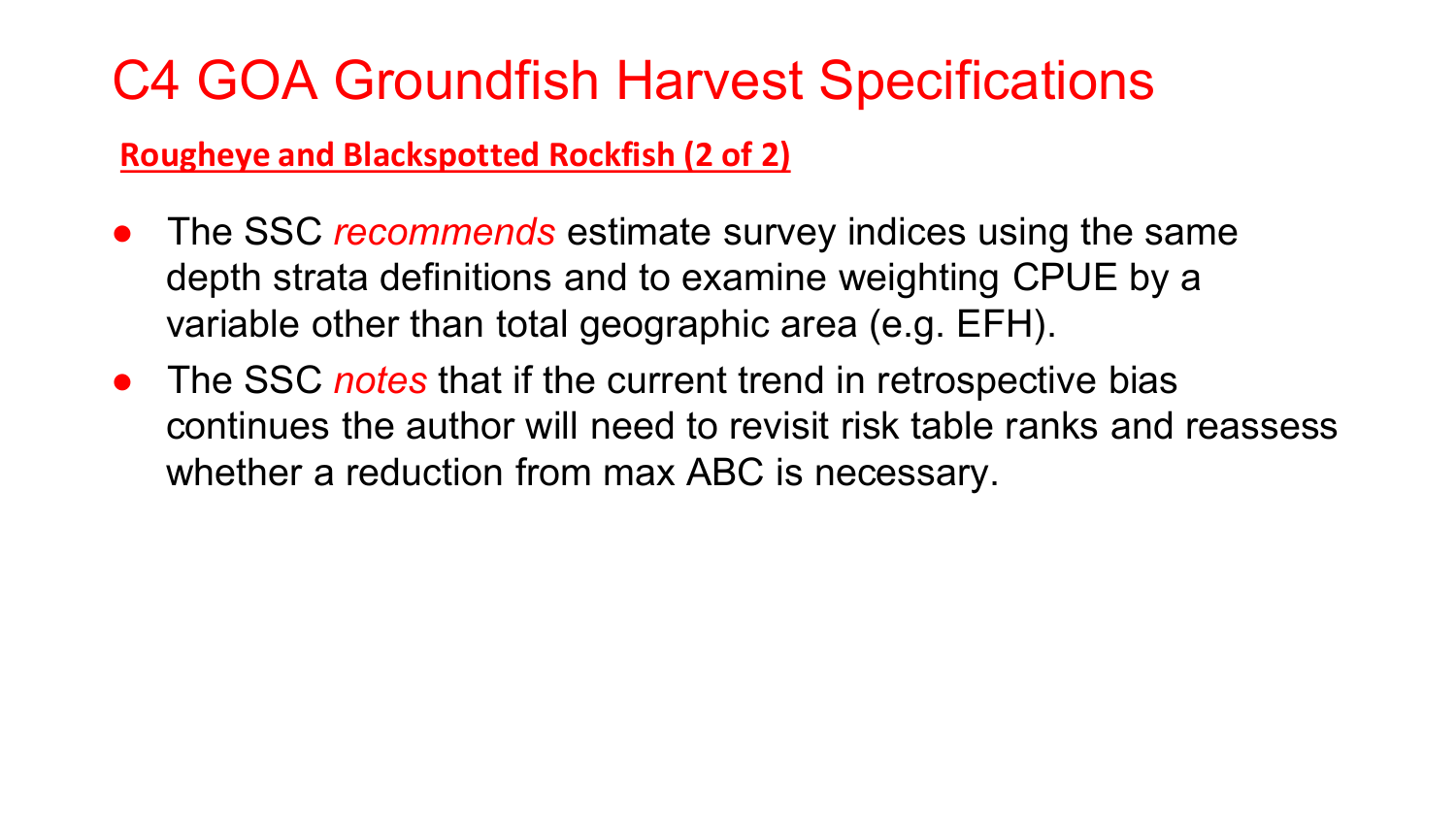### **Dusky rockfish (1 of 1)**

- Partial; survey biomass increasing and above long-term mean
- Projected SSB above B35%
- Tier 3a
- The SSC *accepts* the author and PT recommended harvest specifications and area apportionments
- The SSC *accepts* the stair-step ABC reduction for 2022 and 2023 (~23% reduction), as first recommended by the SSC in 2020, in agreement with the authors and PT

 $\circ$  2022 OFL = 8,614, ABC = 5,372t

● The SSC *supports* revisiting the stair-step reduction approach at the next full assessment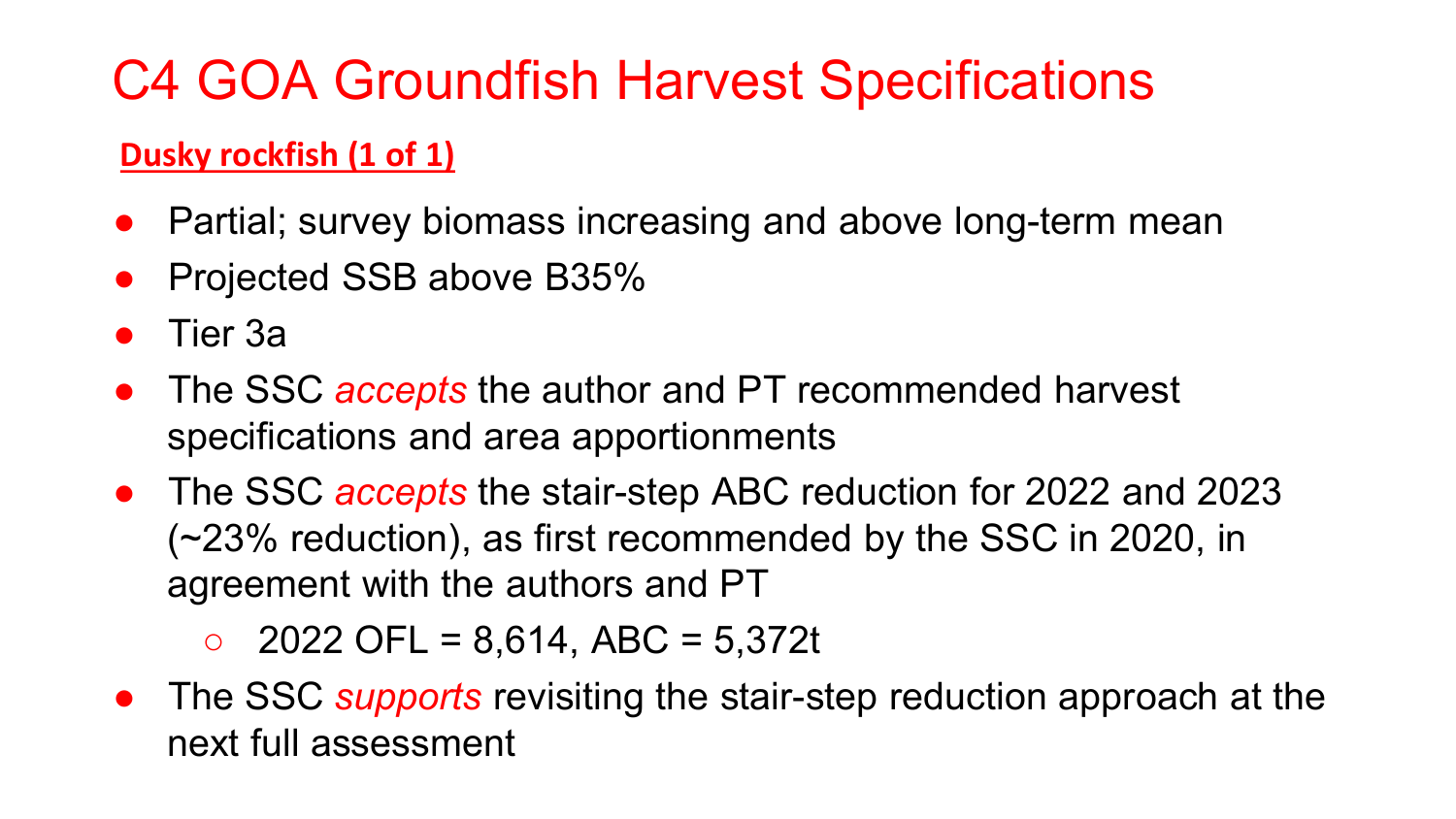### **Shortraker rockfish (1 of 2)**

- **Full assessment; biennial schedule**
- GOA trawl survey biomass decreased 39% and LL survey RPW increased by 29% in 2021; both were within the range of estimates over the last decade and stable population trend
- Catch decreasing since 2018
- Tier 5
- The SSC *supports* the random effects (RE) model applied to both the trawl and longline survey as recommended by the PT and authors.
	- o Support PT and author OFL and ABC (no reduction from maxABC)
	- $\alpha$  2022 and 2023 OFLs = 940t, maxABCs = 705t
	- **o** Support apportionment based on RE model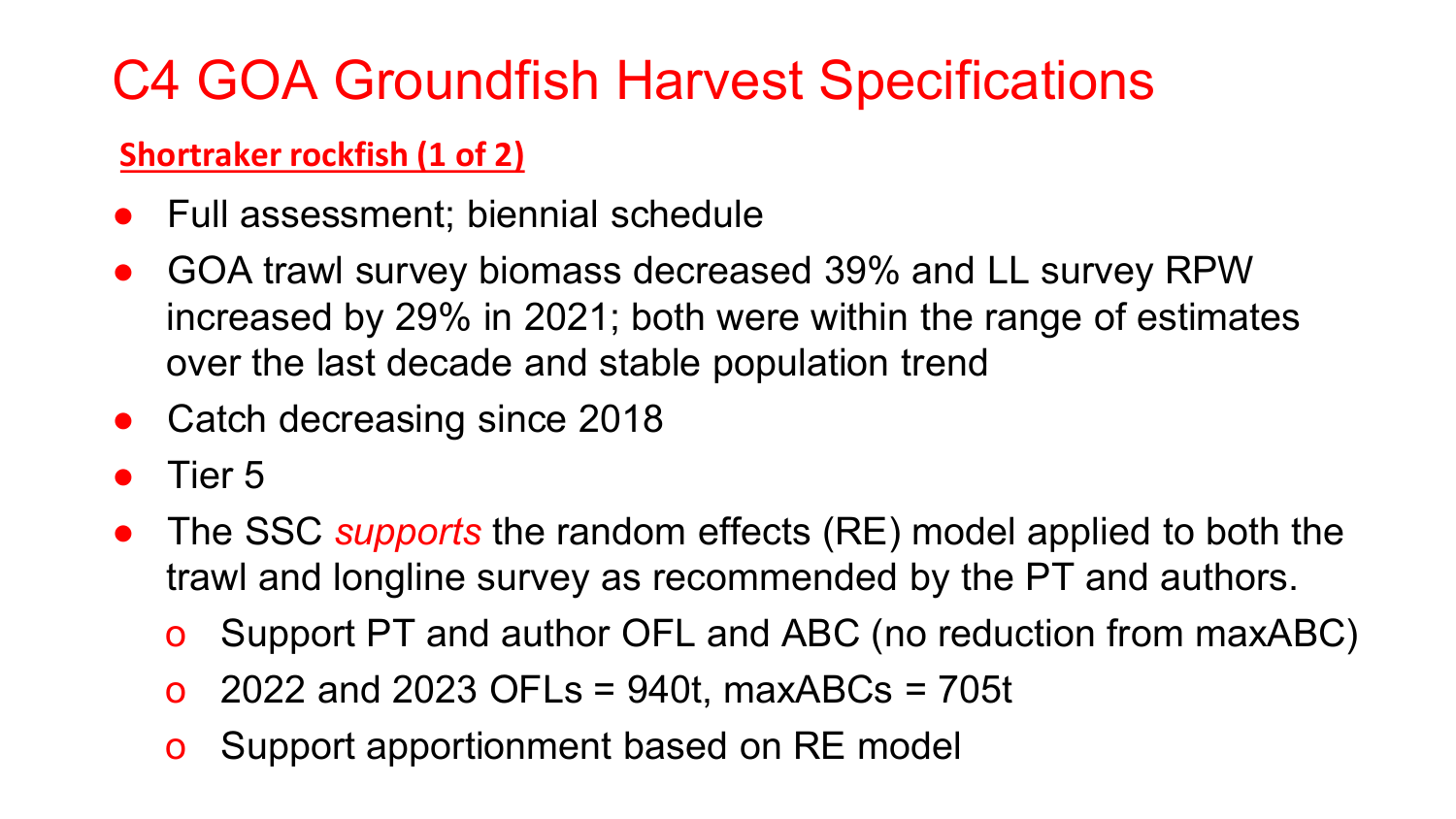#### **Shortraker rockfish (2 of 2)**

- The SSC *notes* that discard rates for fixed gear under full retention mandates remain high and an overall review is pending to determine how well this new regulation has been implemented and communicated with industry.
- The SSC *recommends* authors re-examine natural mortality estimate
- The SSC *suggests* shortraker is good candidate to for PT to examine when developing best practices for data weighting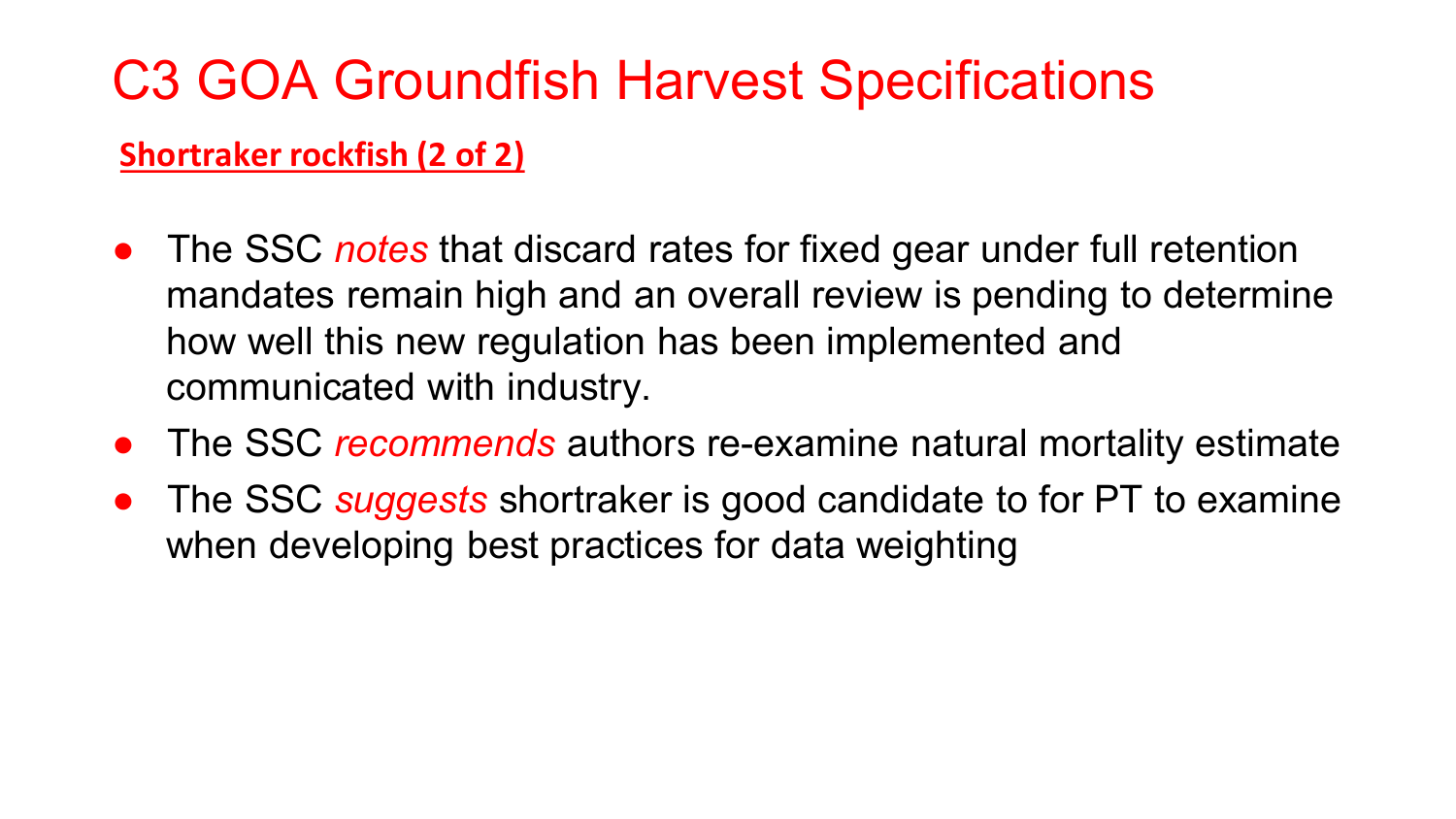#### **Demersal Shelf Rockfish (1 of 3)**

- Full assessment with another planned for 2022 (on two year cycle in even years). The estimated yelloweye rockfish biomass increased from 15,800 t to 17,273 t from 2021 to 2022, a 9% increase.
- Yelloweye rockfish is the largest component of the DSR complex managed using the Tier 4 harvest rule. The ABC and OFL for nonyelloweye DSR (canary, China, copper, quillback, rosethorn, and tiger rockfish) use the Tier 6 harvest rule. Tier 6 ABC and OFL are added to the Tier 4 values for yelloweye to determine the DSR complex ABC and OFL.
- The SSC recommends the ROV survey density estimate with habitat area-based expansion in agreement with authors and PT.
- Currently only available method given low abundance and challenging survey methods in rocky habitat.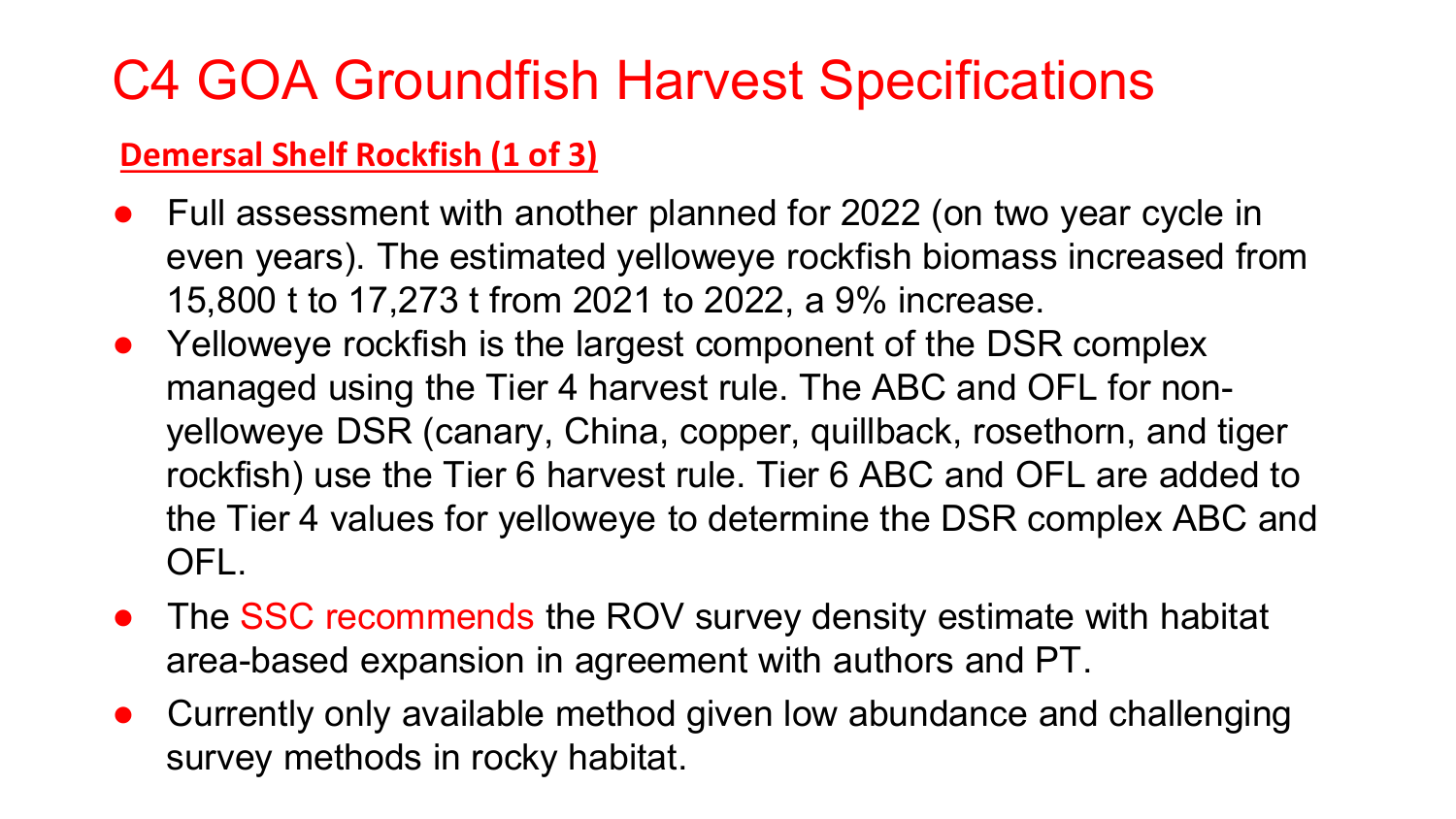#### **Demersal Shelf Rockfish (2 of 3)**

- Historically the lower end of the 90% CI on yelloweye biomass estimates from the assessment have been used for setting the ABC. A buffer was added based on applying  $F = M = 0.02$  rather thant the  $F_{40\%} = 0.026$  to derive the ABC.
- The SSC believes that this method for setting the ABC and it's buffer is inconsistent with the current use of risk tables and the Tier-based calculation of  $F_{ABC}$  =  $F_{A0\%}$ . This 90% buffer and using an F = 0.02 would have reduced the maxABC for 2022-2023 by 43%.
- The SSC recommends that the OFL and maxABC be estimated using the standard Tier 4 values of  $F_{35\%}$  and  $F_{40\%}$ , applied to the point estimate of biomass.
- The SSC recognizes that this Tier 4 calculation represents a large increase from previous maxABCs and that precaution is still warranted, thus retaining the F=M=0.02 or 22% ABC buffer. This overall approach differs from the authors and PT.
- 2022 and 2023 OFL = 579t, ABC = 365t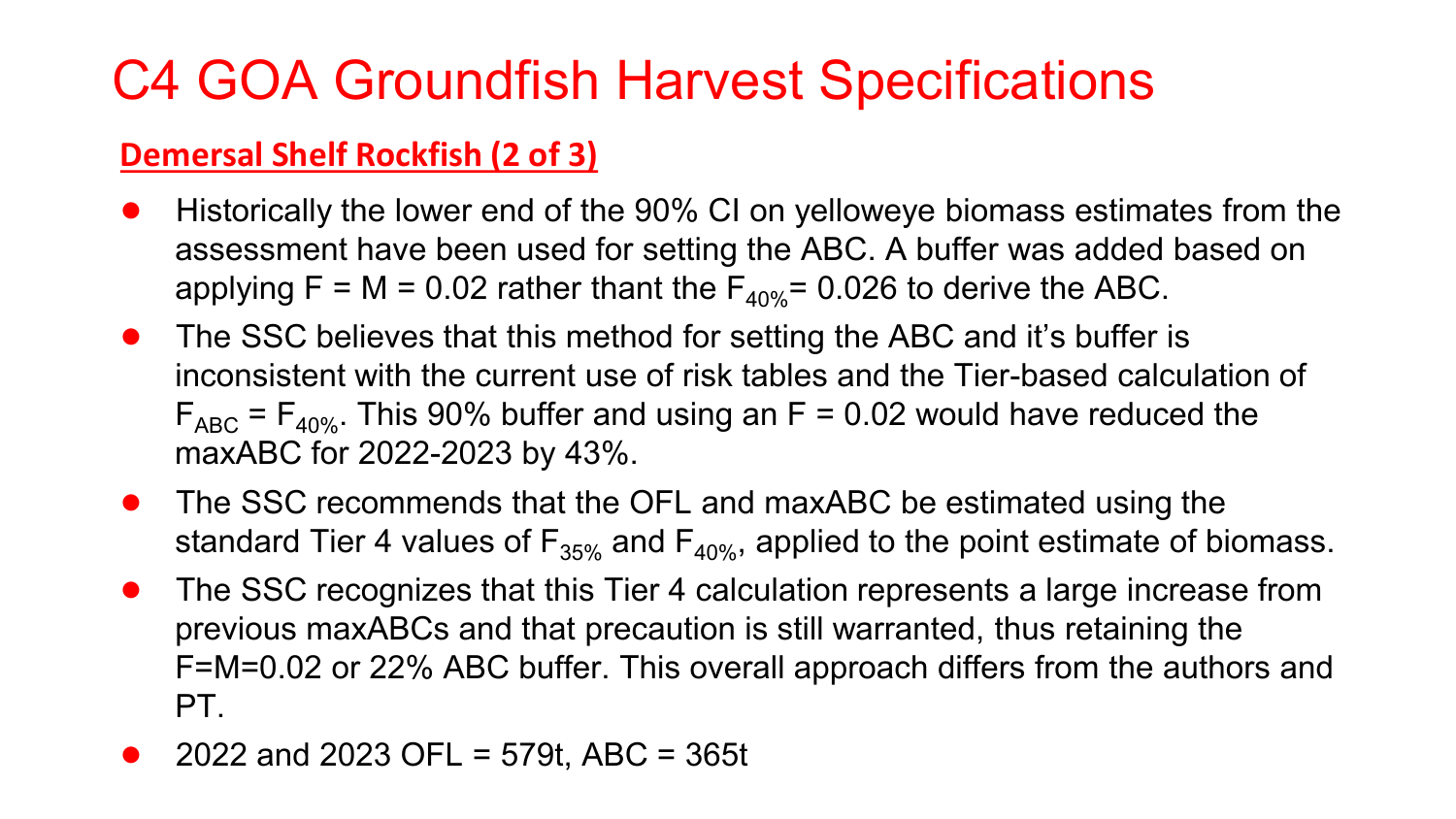#### **Demersal Shelf Rockfish (3 of 3)**

• The SSC recommends detailed documentation of estimation methods and careful review of the risk tables accounting for Tier classification.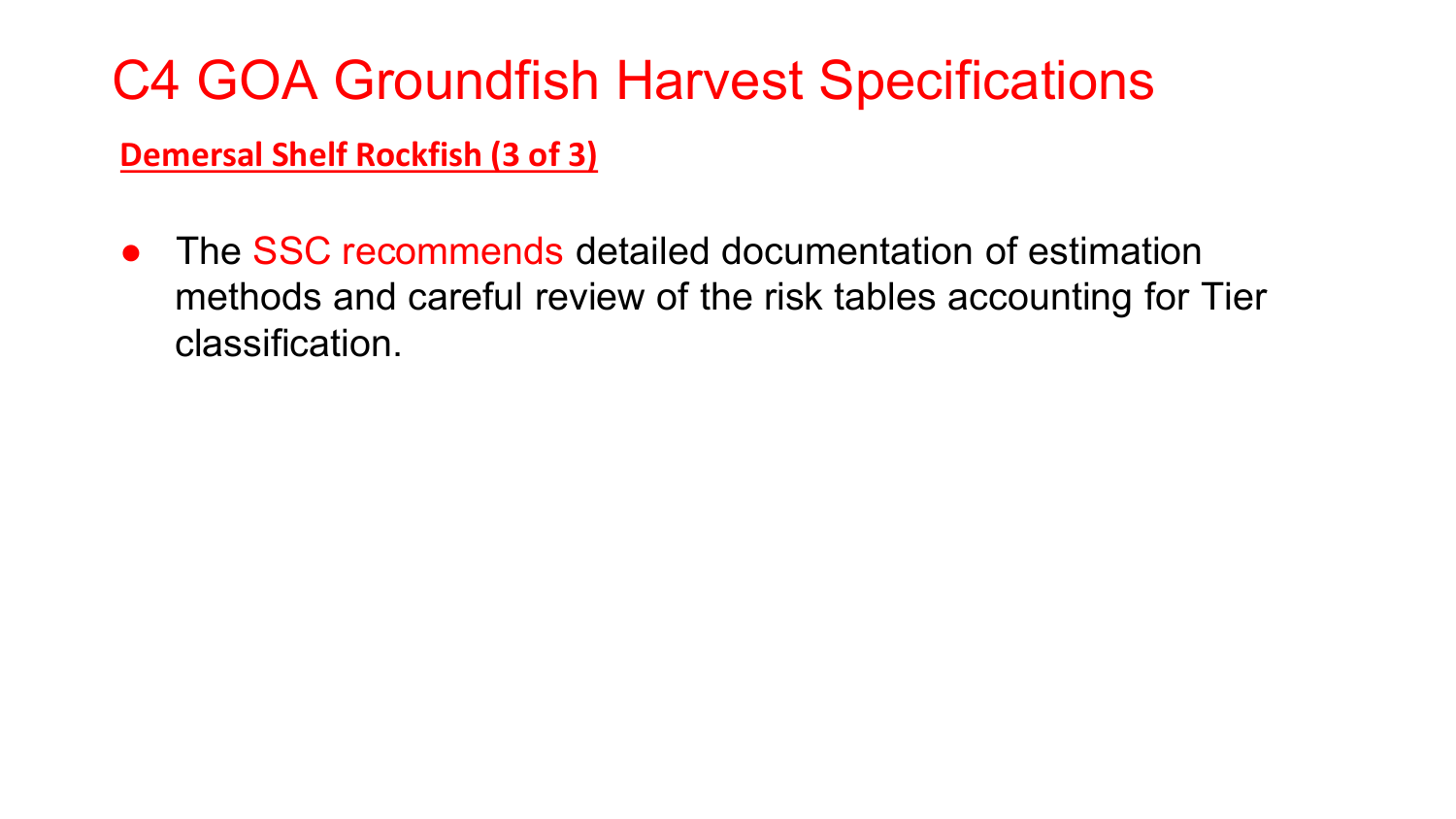#### **Other rockfish complex (1 of 2)**

- Full assessment, biomass declined 3% from 2019 survey, Tier 5 species relative abundance shifted toward lower M species
- Tiers 4/5/6, catch below ABC but catch exceeded area ABC for WGOA/CGOA
- The SSC *recommends* Tier 4 and 5 Random Effects model (15.1), Tier 6 max catch 2013-2016 (17.1) in agreement with authors and PT
- However, the SSC *recommends* rolling over specifications from 2021 in agreement with PT
	- $\alpha$  2022 and 2023 OFL = 5,320t
	- o Accepted model from last assessment, questions about methodology for Tier 5 OFL calculation and ability of survey to track abundance and species composition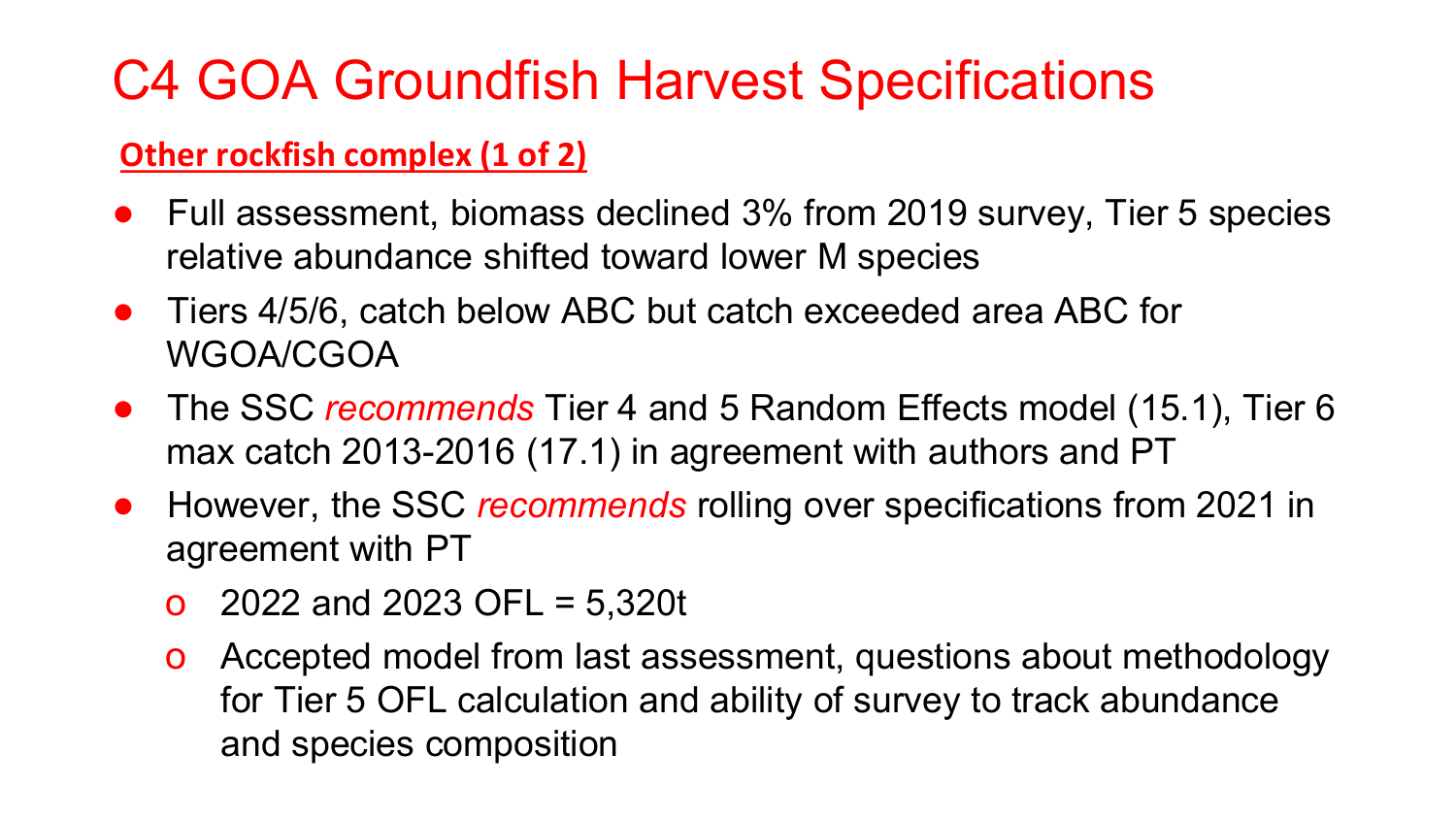**Other rockfish complex (2 of 2)**

- 2022 and 2023 ABC = maxABC  $(4,054t)$
- The SSC *recommends* several areas of investigation with updates next year
	- Revisit the tier level assignments
	- Re-examining need for area-specific ABCs
	- Incorporate information from 2022 untrawlable ground survey
	- Evaluate weighted M method and alternatives (Tier 5 species)
	- Investigate estimates of catchability
- The SSC *looks forward to* timeline for spatial management analysis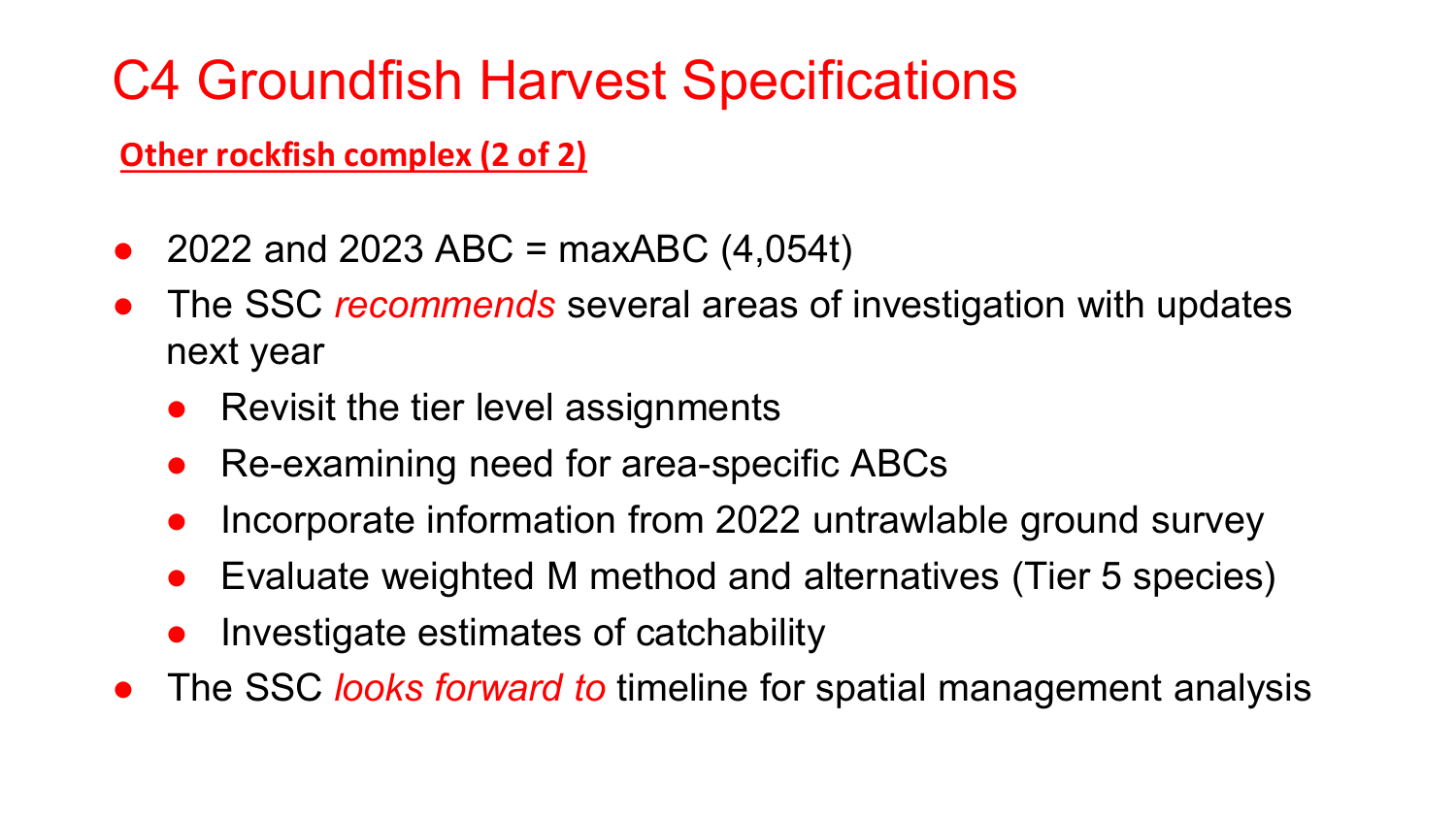### **Atka Mackerel (1 of 1)**

- Full assessment; trawl survey biomass estimates greatly increased in 2021, but fluctuate widely and are not considered reliable estimates
- Annual catches have been well below the ABC for several decades
- Tier 6
- The SSC *agrees* with the authors' continued Tier 6 determination
- The SSC *accepts* the authors' and PT recommended harvest specifications, with no reduction from maxABC

 $\circ$  2022 and 2023 OFL = 6,200t, maxABC = 4,700t

● The SSC *requests* that a risk table continue to be included in the next full assessment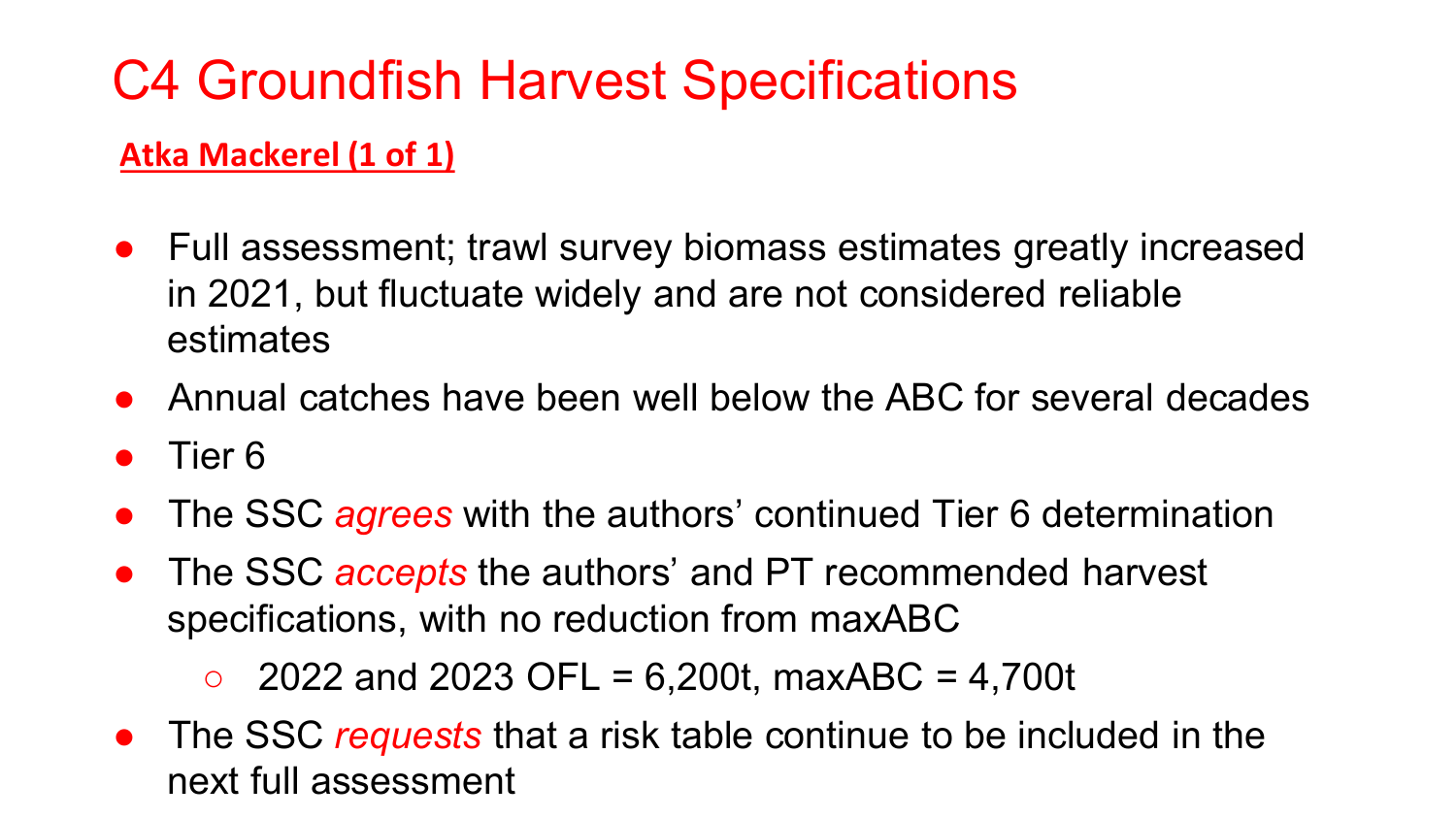### **Skates (1 of 1)**

- Full assessment; biennial cycle
- Includes 1) big skate, 2) longnose skate and 3) other skates
- Big skate survey biomass increased and longnose decreased from 2019, but steady over time
- Other skates survey biomass increased from 2019 but generally declined over last decade
- Tier 5 complex; uses multiple random effects models and  $M = 0.1$
- The SSC *concurs* with the Tier 5 harvest specifications and the use of maxABC, in agreement with the authors and GOA PT
- The SSC *concurs* with the GOA PT recommendation to review the natural mortality rate used